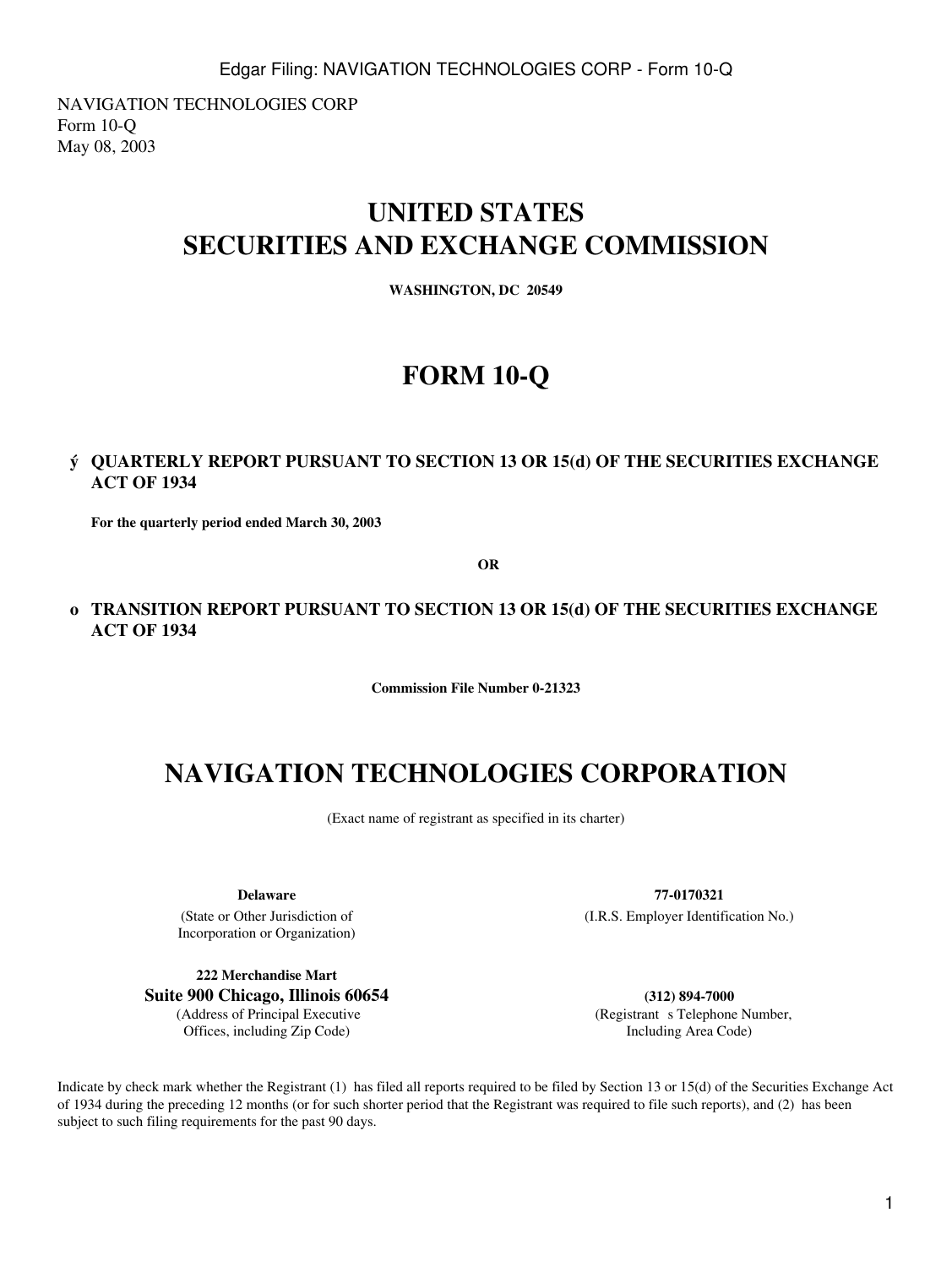Yes ý No o

Indicate by check mark whether the registrant is an accelerated filer (as defined in Rule 12b-2 of the Exchange Act).

Yes o No ý

The number of shares of the Registrant s Common Stock, \$0.001 par value, outstanding as of April 30, 2003 was 1,176,360,063.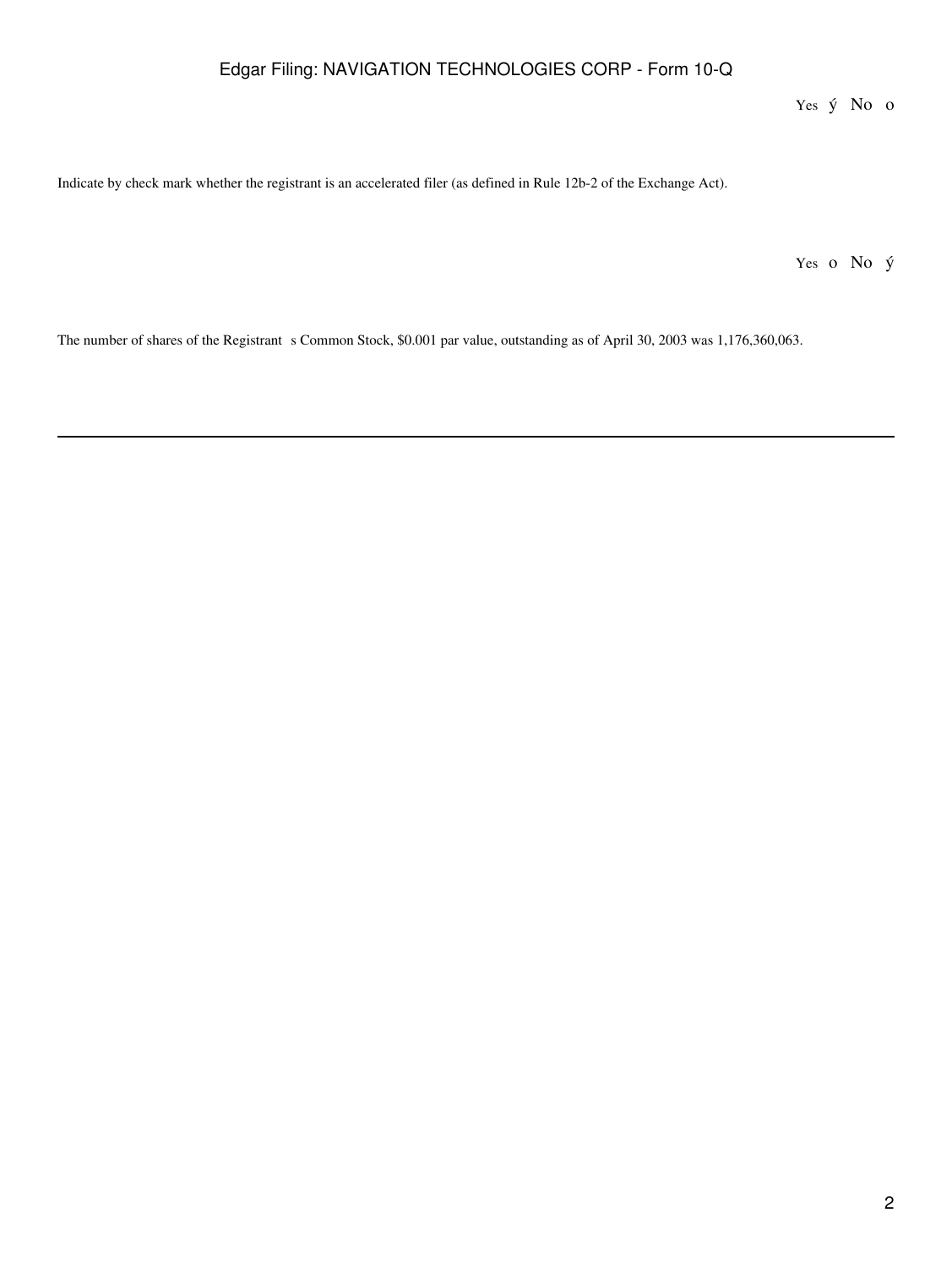Certain statements in this document contain or may contain information that is forward-looking within the meaning of Section 27A of the Securities Act of 1933, as amended, and Section 21E of the Securities Exchange Act of 1934, as amended. In some cases, you can identify forward-looking statements by the terminology used - for example, words and phrases such as may, should, expect, anticipate, plan, believ estimate, predict and other comparable terminology typically would be deemed forward-looking. Actual events or results may differ materially from those described in the forward-looking statements and will be affected by a variety of risks and factors, including, without limitation, the risks described in the section of Navigation Technologies Registration Statement on Form 10, File No. 0-21323, as amended, captioned Risk Factors under Item 1 thereof. Readers should carefully review this document in its entirety, including, but not limited to, the condensed consolidated financial statements and notes thereto. Navigation Technologies undertakes no obligation to publicly release any revisions to such forward-looking statements to reflect events or circumstances after the date hereof. You should rely only on the information contained in this document. We have not authorized anyone to provide you with information that is different. The information contained herein may only be accurate as of the date of this document.

NAVTECH is a trademark of Navigation Technologies Corporation.

#### **PART I**

#### **FINANCIAL INFORMATION**

**Item 1. Financial Statements**

#### **NAVIGATION TECHNOLOGIES CORPORATION AND SUBSIDIARIES**

#### **Condensed Consolidated Balance Sheets**

(In thousands, except per share amounts)

|                                                                                                | December 31,<br>2002 | March 30,<br>2003 |
|------------------------------------------------------------------------------------------------|----------------------|-------------------|
|                                                                                                |                      | (Unaudited)       |
| <b>Assets</b>                                                                                  |                      |                   |
| Current assets:                                                                                |                      |                   |
| Cash and cash equivalents                                                                      | \$<br>9,427          | 2,612             |
| Notes receivable from affiliate.                                                               | 10,000               | 17.200            |
| Accounts receivable, net of allowance for doubtful accounts of \$2,784 and \$3,139 in 2002 and |                      |                   |
| 2003, respectively                                                                             | 30,261               | 39,212            |
| Prepaid expenses and other current assets                                                      | 3,342                | 4,235             |
|                                                                                                |                      |                   |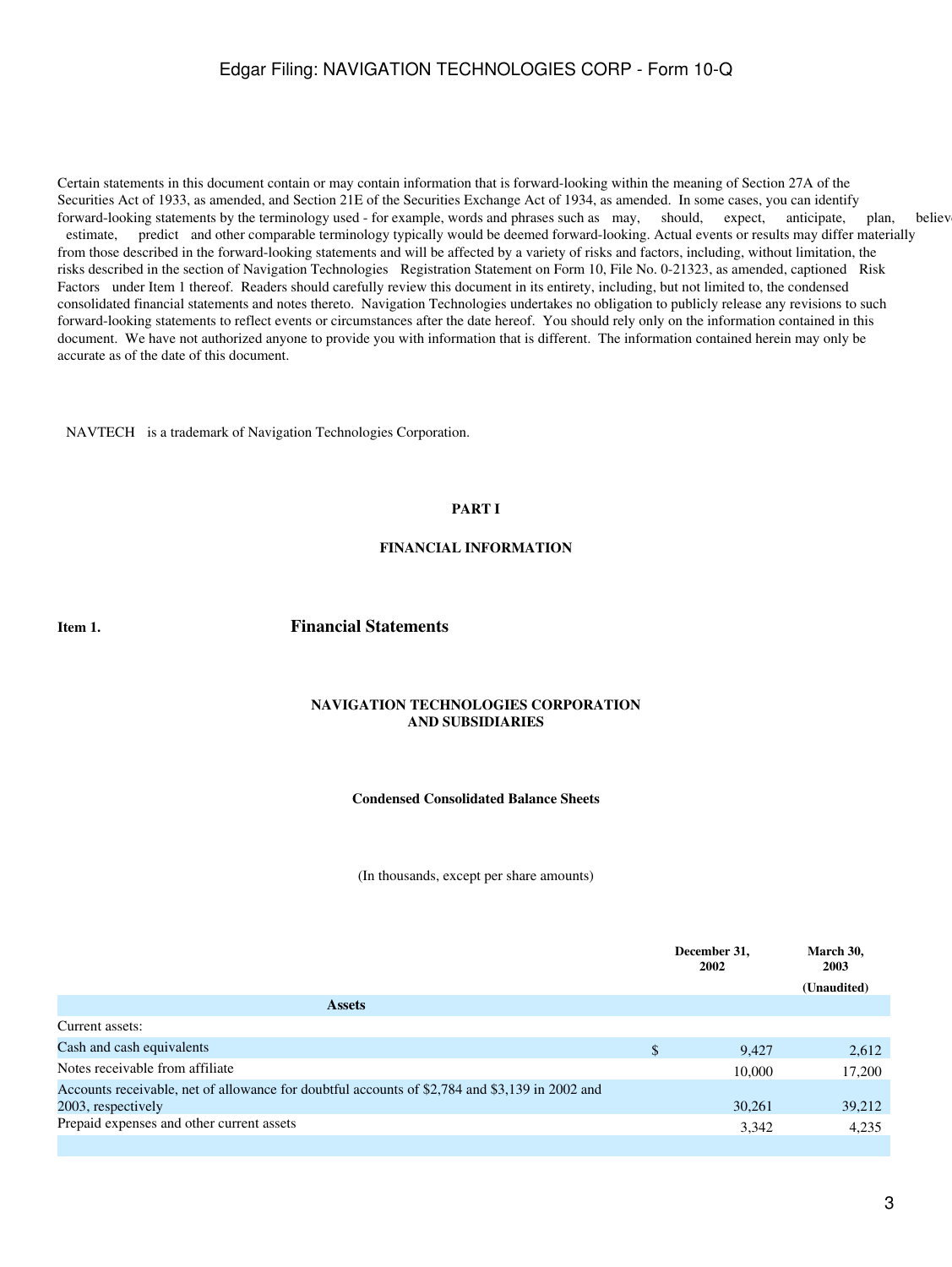| Total current assets                                                                        |               | 53,030     | 63,259     |
|---------------------------------------------------------------------------------------------|---------------|------------|------------|
|                                                                                             |               |            |            |
| Property and equipment, net                                                                 |               | 7,848      | 6,919      |
| Capitalized software development costs, net                                                 |               | 18,951     | 20,159     |
| Deposits and other assets                                                                   |               | 498        | 304        |
| Total assets                                                                                | \$            | 80,327     | 90,641     |
|                                                                                             |               |            |            |
| Liabilities and Stockholders Equity                                                         |               |            |            |
|                                                                                             |               |            |            |
| Current liabilities:                                                                        |               |            |            |
| Accounts payable                                                                            | $\mathcal{S}$ | 5,392      | 7,352      |
| Accrued payroll and related liabilities                                                     |               | 16,138     | 13,082     |
| Other accrued expenses                                                                      |               | 13,438     | 13,243     |
| Deferred revenue                                                                            |               | 26,695     | 26,771     |
|                                                                                             |               |            |            |
| Total current liabilities                                                                   |               | 61,663     | 60,448     |
| Long-term deferred revenue                                                                  |               | 5,213      | 5,866      |
| Long-term source material obligations                                                       |               | 1,324      | 960        |
| Other long-term liabilities                                                                 |               | 890        | 978        |
| <b>Total liabilities</b>                                                                    |               |            |            |
|                                                                                             |               | 69,090     | 68,252     |
| Stockholders equity:                                                                        |               |            |            |
| Common stock \$0.001 par value; 1,800,000 shares authorized; 1,175,587 and 1,175,929 shares |               |            |            |
| issued and outstanding in 2002 and 2003, respectively                                       |               | 1,176      | 1,176      |
| Additional paid-in capital                                                                  |               | 764,275    | 764,312    |
| Note receivable for common stock                                                            |               | (219)      | (219)      |
| Accumulated other comprehensive income (loss)                                               |               | 3,600      | (762)      |
| Accumulated deficit                                                                         |               | (757, 595) | (742, 118) |
| Total stockholders equity                                                                   |               | 11,237     | 22,389     |
|                                                                                             |               |            |            |
| Total liabilities and stockholders equity                                                   | \$            | 80,327     | 90,641     |

See accompanying notes to condensed consolidated financial statements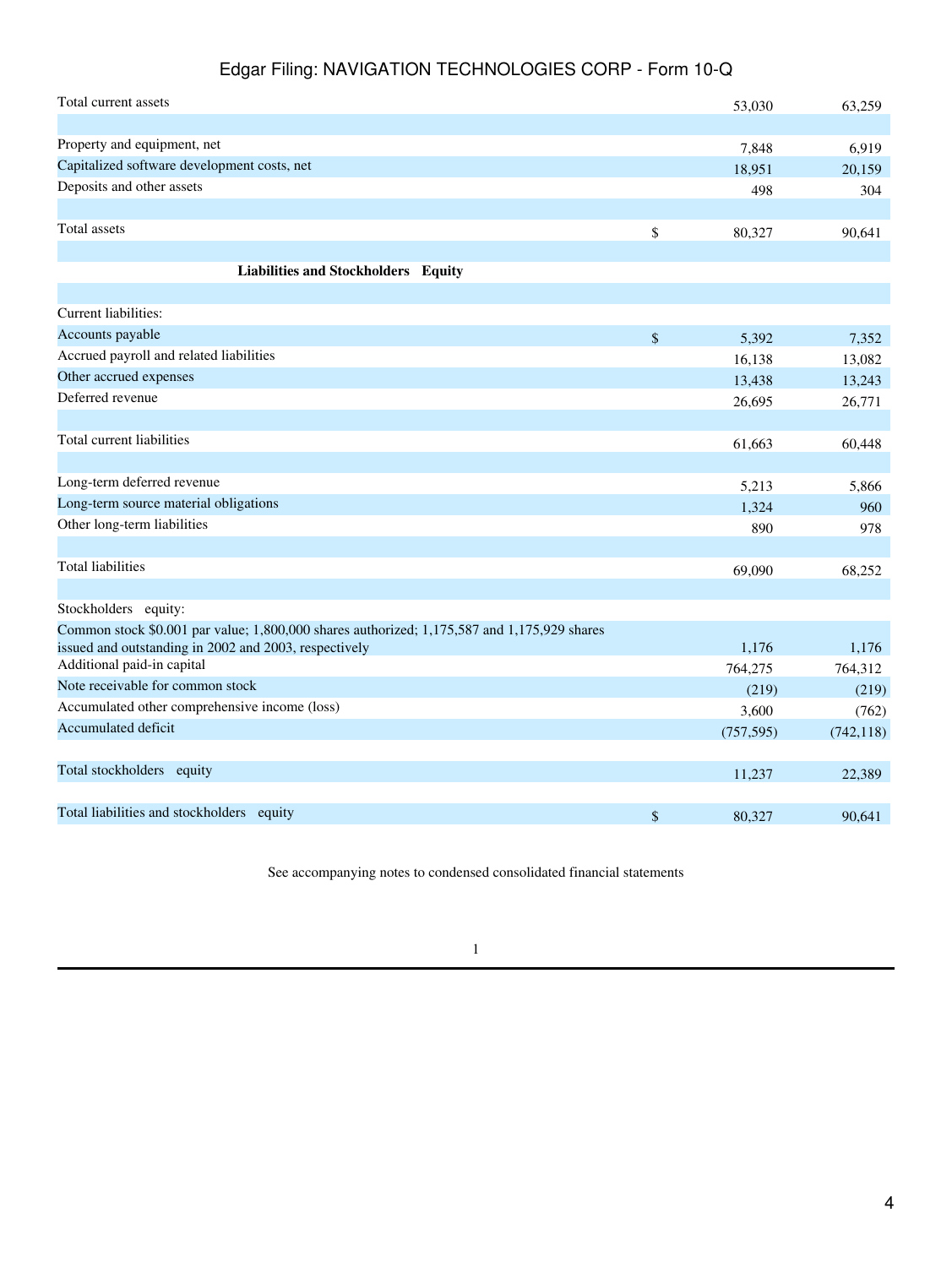#### **NAVIGATION TECHNOLOGIES CORPORATION**

### **AND SUBSIDIARIES**

### **Condensed Consolidated Statements of Operations**

(In thousands, except per share amounts)

|                                                                 |               | <b>Quarter Ended</b> |                |  |  |
|-----------------------------------------------------------------|---------------|----------------------|----------------|--|--|
|                                                                 |               | March 31, 2002       | March 31, 2003 |  |  |
|                                                                 |               | (Unaudited)          |                |  |  |
| Net revenue                                                     | $\frac{1}{2}$ | 30,785               | 52,035         |  |  |
| Operating costs and expenses:                                   |               |                      |                |  |  |
| Database licensing and production costs                         |               | 19,606               | 23,586         |  |  |
| Selling, general, and administrative expenses                   |               | 13,372               | 16,821         |  |  |
| Total operating costs and expenses                              |               | 32,978               | 40,407         |  |  |
|                                                                 |               |                      |                |  |  |
| Operating income (loss)                                         |               | (2,193)              | 11,628         |  |  |
| Other income (expense):                                         |               |                      |                |  |  |
| Interest income                                                 |               | 55                   | 37             |  |  |
| Interest expense                                                |               | (265)                | (7)            |  |  |
| Foreign currency gain                                           |               | 17                   | 4,119          |  |  |
|                                                                 |               |                      |                |  |  |
| Income (loss) before income taxes                               |               | (2,386)              | 15,777         |  |  |
| Income tax expense                                              |               | (199)                | (300)          |  |  |
| Net income (loss)                                               |               | (2,585)              | 15,477         |  |  |
| Cumulative preferred stock dividends                            |               |                      |                |  |  |
|                                                                 |               | (34, 624)            |                |  |  |
| Net income (loss) applicable to common stockholders             | \$            | (37,209)             | 15,477         |  |  |
| Net earnings (loss) per share of common stock basic and diluted | \$            | (0.09)               | 0.01           |  |  |
|                                                                 |               |                      |                |  |  |
| Weighted average shares of common stock outstanding:            |               |                      |                |  |  |
| <b>Basic</b>                                                    |               | 398,297              | 1,175,780      |  |  |
| Diluted                                                         |               | 398,297              | 1,218,422      |  |  |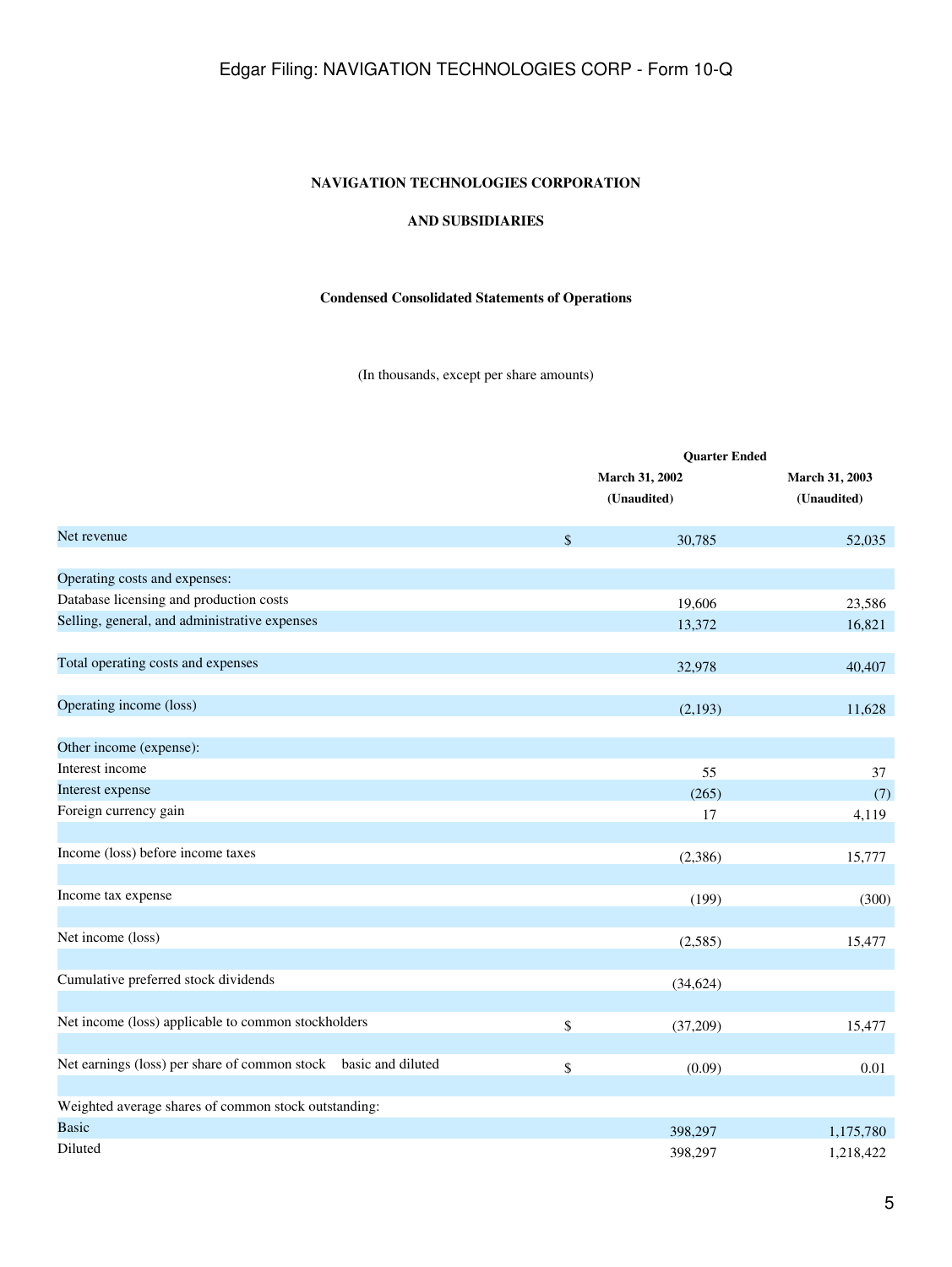See accompanying notes to condensed consolidated financial statements.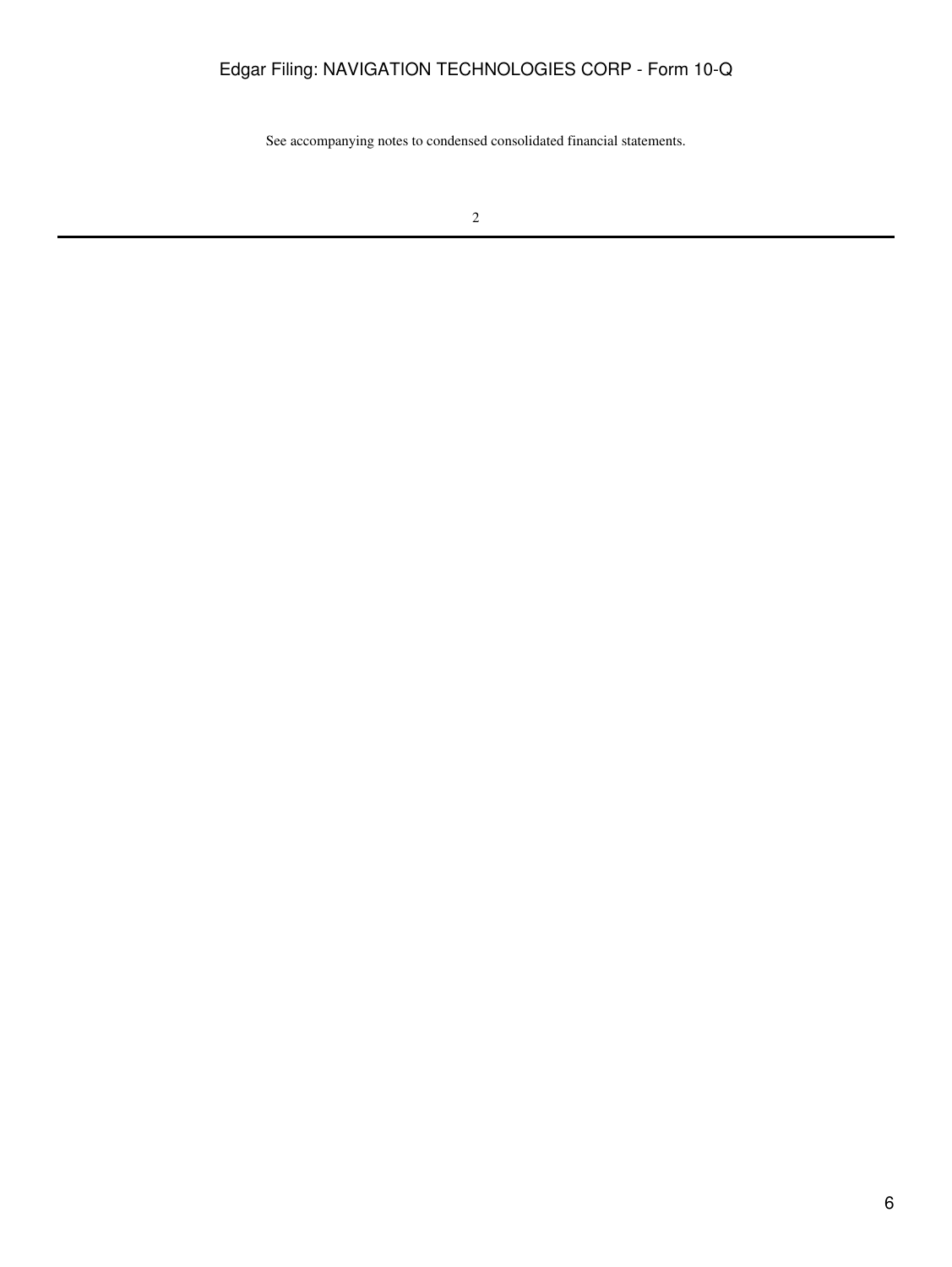#### **NAVIGATION TECHNOLOGIES CORPORATION**

#### **AND SUBSIDIARIES**

#### **Condensed Consolidated Statements of Cash Flows**

#### (In thousands)

|                                                                                                       |                | <b>Ouarter Ended</b> |                |  |
|-------------------------------------------------------------------------------------------------------|----------------|----------------------|----------------|--|
|                                                                                                       | March 31, 2002 |                      | March 31, 2003 |  |
|                                                                                                       |                | (Unaudited)          | (Unaudited)    |  |
| Cash flows from operating activities:                                                                 |                |                      |                |  |
| Net income (loss)                                                                                     | \$             | (2,585)              | 15,477         |  |
| Adjustments to reconcile net income (loss) to net cash provided by (used in) operating<br>activities: |                |                      |                |  |
| Depreciation and amortization                                                                         |                | 1,366                | 1,457          |  |
| Amortization of software development costs                                                            |                | 1,011                | 1,373          |  |
| Foreign currency gain                                                                                 |                | (17)                 | (4, 119)       |  |
| Deferred interest expense on refundable license payments                                              |                | 264                  |                |  |
| Provision for bad debts                                                                               |                | 910                  | 366            |  |
| Noncash other                                                                                         |                | (4)                  | 20             |  |
| Changes in operating assets and liabilities:                                                          |                |                      |                |  |
| Accounts receivable                                                                                   |                | (4, 428)             | (8,836)        |  |
| Prepaid expenses and other current assets                                                             |                | 74                   | (950)          |  |
| Deposits and other assets                                                                             |                | (49)                 | 214            |  |
| Accounts payable                                                                                      |                | (414)                | 1,998          |  |
| Accrued expenses                                                                                      |                | (990)                | (3,799)        |  |
| Deferred revenue                                                                                      |                | 6,041                | 424            |  |
| Other long-term obligations                                                                           |                | 175                  | (305)          |  |
| Net cash provided by operating activities                                                             |                | 1,354                | 3,320          |  |
| Cash flows from investing activities:                                                                 |                |                      |                |  |
| Acquisition of property and equipment                                                                 |                | (704)                | (483)          |  |
| Capitalized software development costs                                                                |                | (2,672)              | (2,581)        |  |
| Notes receivable from affiliate                                                                       |                | (3,000)              | (19,700)       |  |
| Cash received from repayment of notes receivable from affiliate                                       |                | 5,000                | 12,500         |  |
| Net cash used in investing activities                                                                 |                | (1,376)              | (10,264)       |  |
| Cash flows from financing activities:                                                                 |                |                      |                |  |
| Issuance of common stock                                                                              |                | 1                    | 37             |  |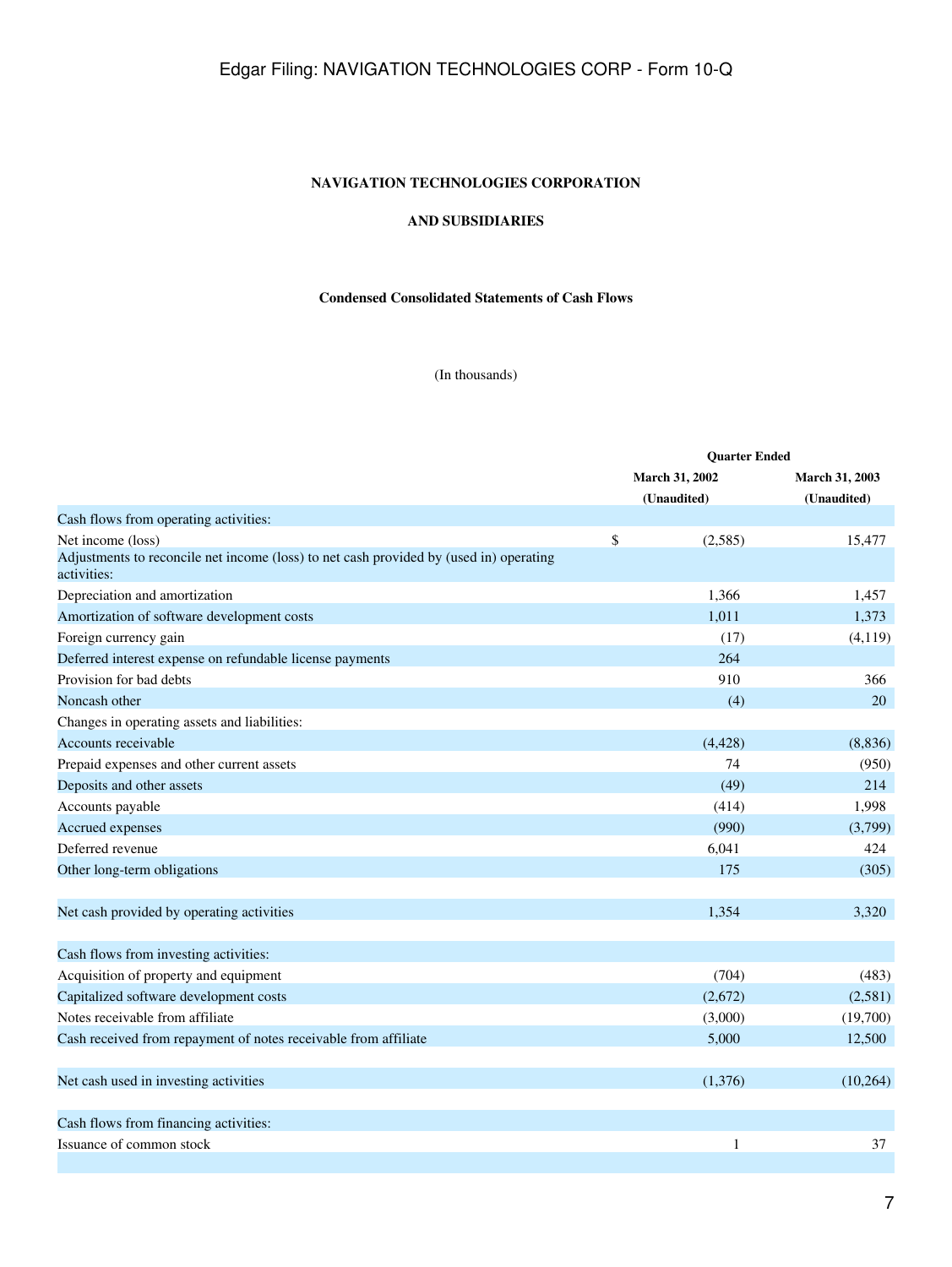| Net cash provided by financing activities         |     |       | 37      |
|---------------------------------------------------|-----|-------|---------|
|                                                   |     |       |         |
| Effect of exchange rate changes on cash           |     | (35)  | 92      |
|                                                   |     |       |         |
| Net decrease in cash and cash equivalents         |     | (56)  | (6,815) |
|                                                   |     |       |         |
| Cash and cash equivalents at beginning of period  |     | 7,506 | 9,427   |
|                                                   |     |       |         |
| Cash and cash equivalents at end of period        | \$  | 7,450 | 2,612   |
|                                                   |     |       |         |
| Supplemental disclosure of cash flow information: |     |       |         |
| Cash paid during the period for interest          | \$. |       |         |
| Cash paid during the period for taxes             | \$  | 147   | 293     |

See accompanying notes to condensed consolidated financial statements.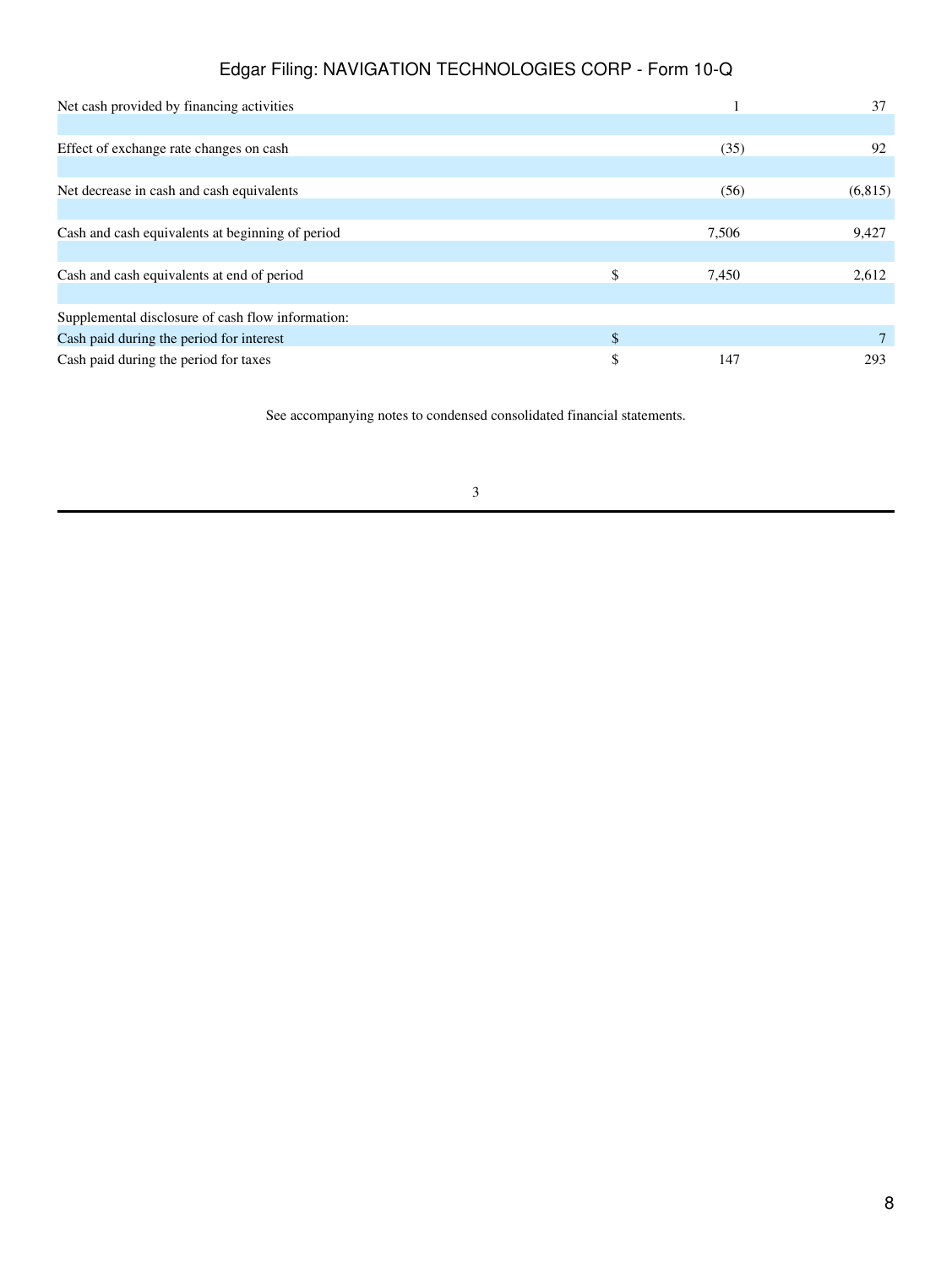#### **NAVIGATION TECHNOLOGIES CORPORATION**

#### **AND SUBSIDIARIES**

Notes to Condensed Consolidated Financial Statements

(Unaudited)

#### **(1) Unaudited Financial Statements**

The accompanying condensed consolidated financial statements of Navigation Technologies Corporation (the Company) have been prepared in accordance with generally accepted accounting principles for interim financial information, the instructions to United States Securities and Exchange Commission Form 10-Q and Rule 10-01 of Regulation S-X. Accordingly, they do not include all of the information and footnotes required by accounting principles generally accepted in the United States of America for complete financial statements. It is presumed that the reader has already read the Company s Annual Report on Form 10-K for the year ended December 31, 2002.

In the opinion of management, all adjustments (consisting of normal recurring adjustments) considered necessary for a fair presentation have been included. The results of operations for the interim periods are not necessarily indicative of the results that may be expected for the fiscal year. For further information, refer to the consolidated financial statements and accompanying notes included in the Companys Annual Report on Form 10-K for the year ended December 31, 2002.

#### **Principles of Presentation**

The Company s fiscal quarterly periods end on the Sunday nearest the calendar quarter end. The 2002 first quarter had 90 days and the 2003 first quarter had 89 days. The Company s fiscal year end is December 31.

Certain 2002 amounts in the condensed consolidated financial statements have been reclassified to conform to the 2003 presentation.

#### **Stock-Based Compensation**

The Company applies the intrinsic value-based method of accounting prescribed by Accounting Principles Board (APB) Opinion No. 25, Accounting for Stock Issued to Employees, and related interpretations, including FASB Interpretation No. 44, Accounting for Certain Transactions involving Stock Compensation, an interpretation of APB Opinion No. 25, to account for its fixed plan stock options. Under this method, compensation expense is recorded on the date of grant only if the fair value of the underlying stock exceeds the exercise price. Under the Companys stock option plan, options are granted at exercise prices that equal fair value of the underlying common stock on the date of grant.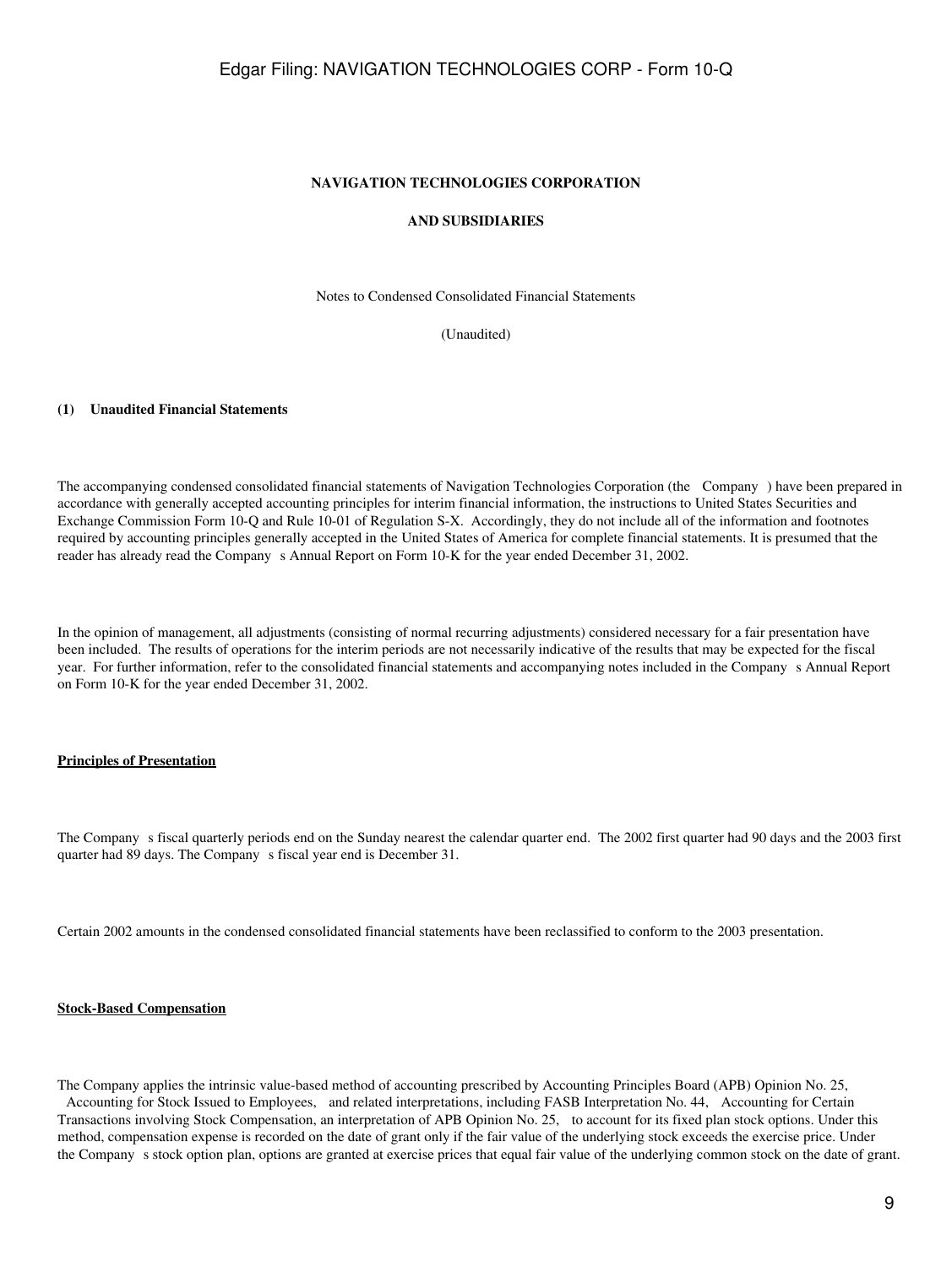Therefore, no stock-based compensation expense is recorded in the condensed consolidated statements of operations.

Statement of Financial Accounting Standards (SFAS) No. 123, Accounting for Stock-Based Compensation, established accounting and disclosure requirements using a fair value based method of accounting for stock-based employee compensation plans. The following table illustrates the effect on net income if the fair value based method had been applied to all outstanding unvested awards in each period.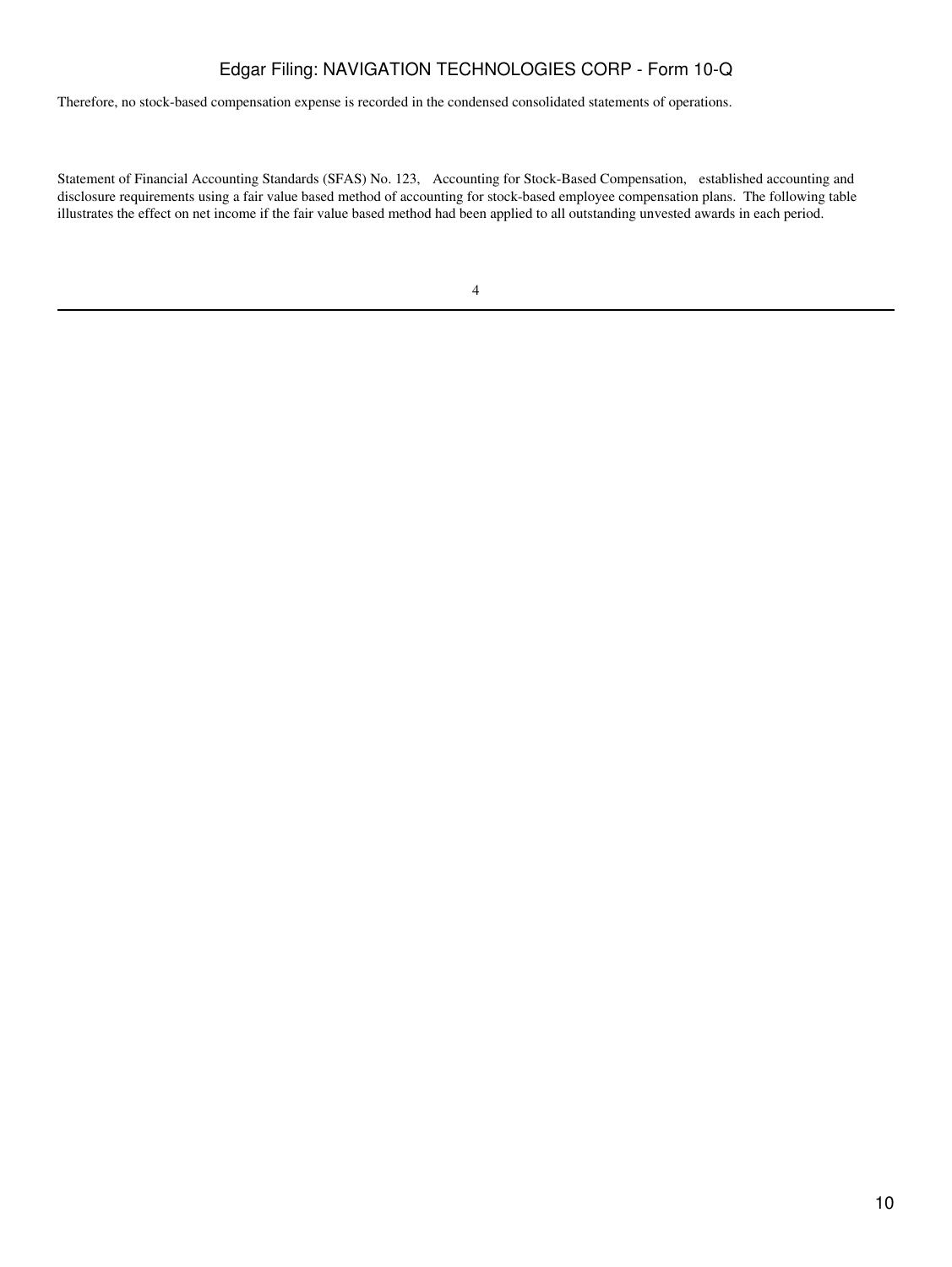|                                                                          | March 31,<br>2002 | March 30,<br>2003 |
|--------------------------------------------------------------------------|-------------------|-------------------|
| Net income (loss), as reported                                           | \$<br>(2,585)     | 15,477            |
| Deduct: Total stock-based employee compensation expense determined under |                   |                   |
| fair value based method for all awards                                   | (75)              | (734)             |
| Pro forma net income (loss)                                              | (2,660)           | 14,743            |
| Deduct: Cumulative preferred stock dividends                             | (34, 624)         |                   |
| Pro forma net income (loss) applicable to common stockholders            | \$<br>(37, 284)   | 14,743            |
|                                                                          |                   |                   |
| Income (loss) per share of common stock:                                 |                   |                   |
| Basic and diluted as reported                                            | \$<br>(0.09)      | 0.01              |
| Basic and diluted pro forma                                              | \$<br>(0.09)      | 0.01              |

The per share weighted-average fair value of stock options granted during 2002 was \$0.07 on the date of grant using the fair value method with the following weighted-average assumptions: 2002 - no dividends, 75% volatility, risk-free interest rate of 2.94%, and expected life of 5.6 years. There have been no stock options granted in 2003 as of March 30, 2003.

#### **(2) Recent Accounting Pronouncements**

On April 30, 2002, the FASB issued SFAS No. 145, Rescission of FASB Statements No. 4, 44, and 64, Amendment of FASB Statement No. 13, and Technical Corrections. SFAS No. 145 rescinds SFAS No. 4, which required all gains and losses from the extinguishment of debt to be aggregated and, if material, classified as an extraordinary item, net of the related income tax effect. SFAS No. 145 is effective for fiscal years beginning after May 15, 2002. The Company adopted SFAS No. 145 on January 1, 2003 and, as a result, the extraordinary loss on early extinguishment of debt that was incurred during 2001 will be reclassified as a component of other income (expense) in the Companys consolidated statements of operations (which will be presented in the Companys annual report on Form 10-K for the year ending December 31, 2003).

In November 2002, the FASB issued Interpretation No. 45, Guarantors Accounting and Disclosure Requirements for Guarantees, Including Indirect Guarantees of Indebtedness to Others, an interpretation of FASB Statements No. 5, 57 and 107 and a rescission of FASB Interpretation No. 34. This Interpretation elaborates on the disclosures to be made by a guarantor in its interim and annual financial statements about its obligations under guarantees issued. The Interpretation also clarifies that a guarantor is required to recognize, at inception of a guarantee, a liability for the fair value of the obligation undertaken. The initial recognition and measurement provisions of the Interpretation are applicable to guarantees issued or modified after December 31, 2002 and did not have a material effect on our condensed consolidated financial statements. The disclosure requirements are effective for financial statements of interim and annual periods ended after December 15, 2002, and did not impact the disclosures in the accompanying condensed consolidated financial statements.

In December 2002, the FASB issued SFAS No. 148, Accounting for Stock-Based Compensation Transition and Disclosure, an amendment of FASB Statement No. 123*.* This Statement amends FASB Statement No. 123, Accounting for Stock-Based Compensation, to provide alternative methods of transition for a voluntary change to the fair value method of accounting for stock-based employee compensation. In addition, this Statement amends the disclosure requirements of SFAS No. 123 to require prominent disclosures in both annual and interim financial statements. Certain of the disclosure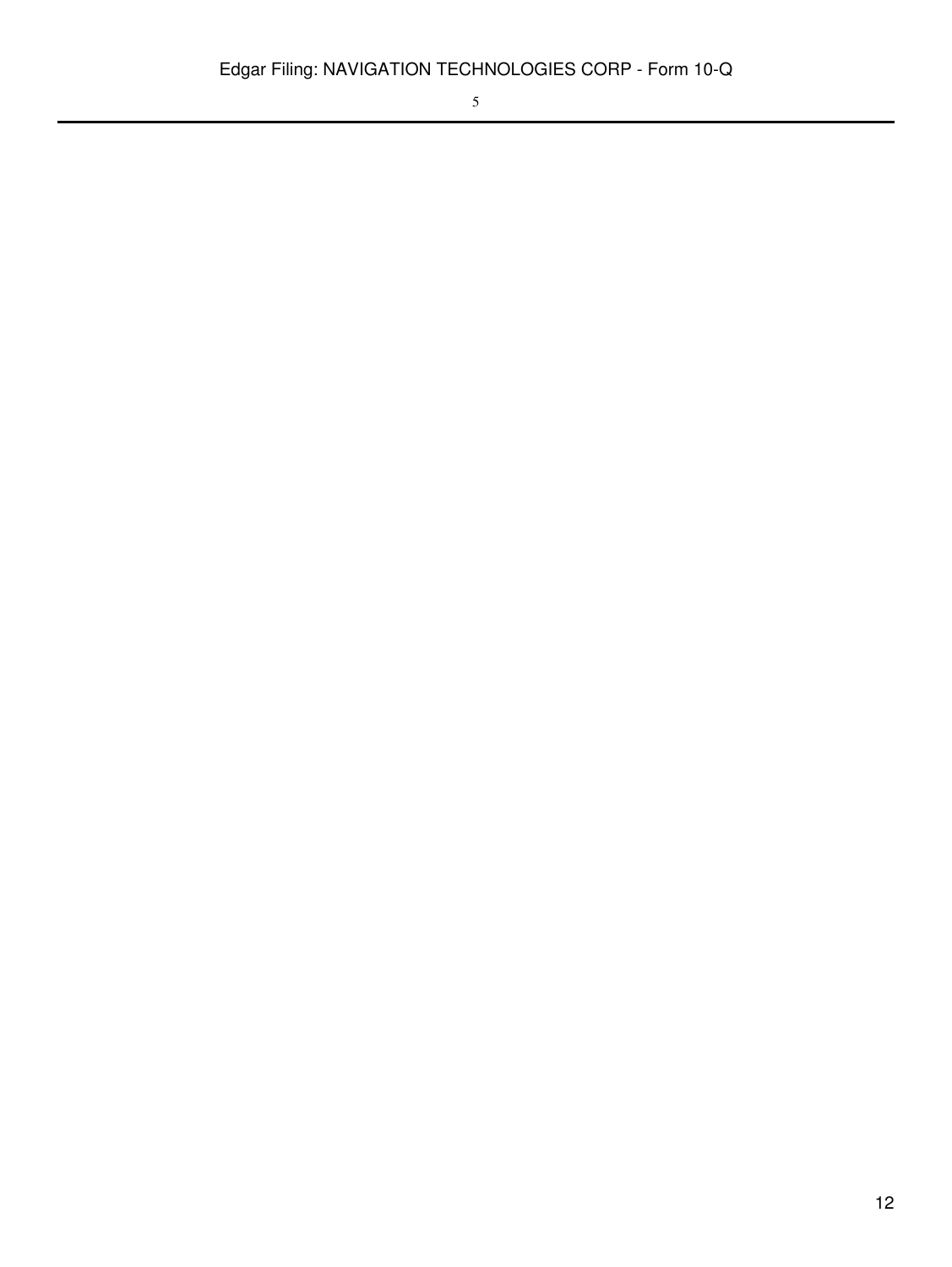modifications are required for interim periods beginning after December 15, 2002, and are included in the notes to these condensed consolidated financial statements.

In January 2003, the FASB issued Interpretation No. 46, Consolidation of Variable Interest Entities, an interpretation of ARB No. 51. This Interpretation addresses the consolidation by business enterprises of variable interest entities as defined in the Interpretation. The Interpretation applies immediately to variable interests in variable interest entities created after January 31, 2003, and to variable interests in variable interest entities obtained after January 31, 2003. The Interpretation requires certain disclosures in financial statements issued after January 31, 2003 if it is reasonably possible that we will consolidate or disclose information about variable interest entities when the Interpretation becomes effective. The disclosure requirements are effective for financial statements of interim and annual periods issued after January 31, 2003, and did not impact the disclosures in the accompanying condensed consolidated financial statements.

#### **(3) Notes Receivable from Affiliate**

The Company entered into a deposit agreement dated as of May 21, 2002, with Koninklijke Philips Electronics N.V. (Philips N.V.). Pursuant to the terms of the deposit agreement, the Company rolled over \$11,000,000 of previously deposited funds on March 21, 2003 and deposited an additional \$1,000,000 on March 28, 2003 with Philips N.V. for the purpose of optimizing the returns on temporary excess cash. These deposits with Philips N.V. bear interest at a rate of United States (U.S.) LIBOR minus ¼% and had a maturity date of April 4, 2003, at which time all amounts were rolled over at the Companys option. In addition, the Company deposited an additional \$5,200,000 with Philips N.V. on March 28, 2003, which matured on March 31, 2003, bearing interest at a rate of U.S. LIBOR minus ¼%.

#### **(4) Comprehensive Income (Loss)**

Comprehensive income (loss) for the quarters ended March 31, 2002 and March 30, 2003 was as follows (in thousands):

|                                         |     | <b>Ouarter Ended</b> |                   |  |
|-----------------------------------------|-----|----------------------|-------------------|--|
|                                         |     | March 31,<br>2002    | March 30,<br>2003 |  |
| Net income (loss)                       | \$. | (2,585)              | 15,477            |  |
| Foreign currency translation adjustment |     | (11)                 | (4,362)           |  |
| Comprehensive income (loss)             | S   | (2.596)              | 11.115            |  |

#### **(5) Earnings (Loss) Per Share**

Basic and diluted earnings (loss) per share is computed based on net income (loss) after deducting cumulative preferred stock dividends, divided by the weighted average number of shares of common stock outstanding for the period, in accordance with SFAS No. 128, Earnings Per Share. Options to purchase 15,947,000 and 107,492,000 shares of common stock were outstanding at March 31, 2002 and March 30, 2003,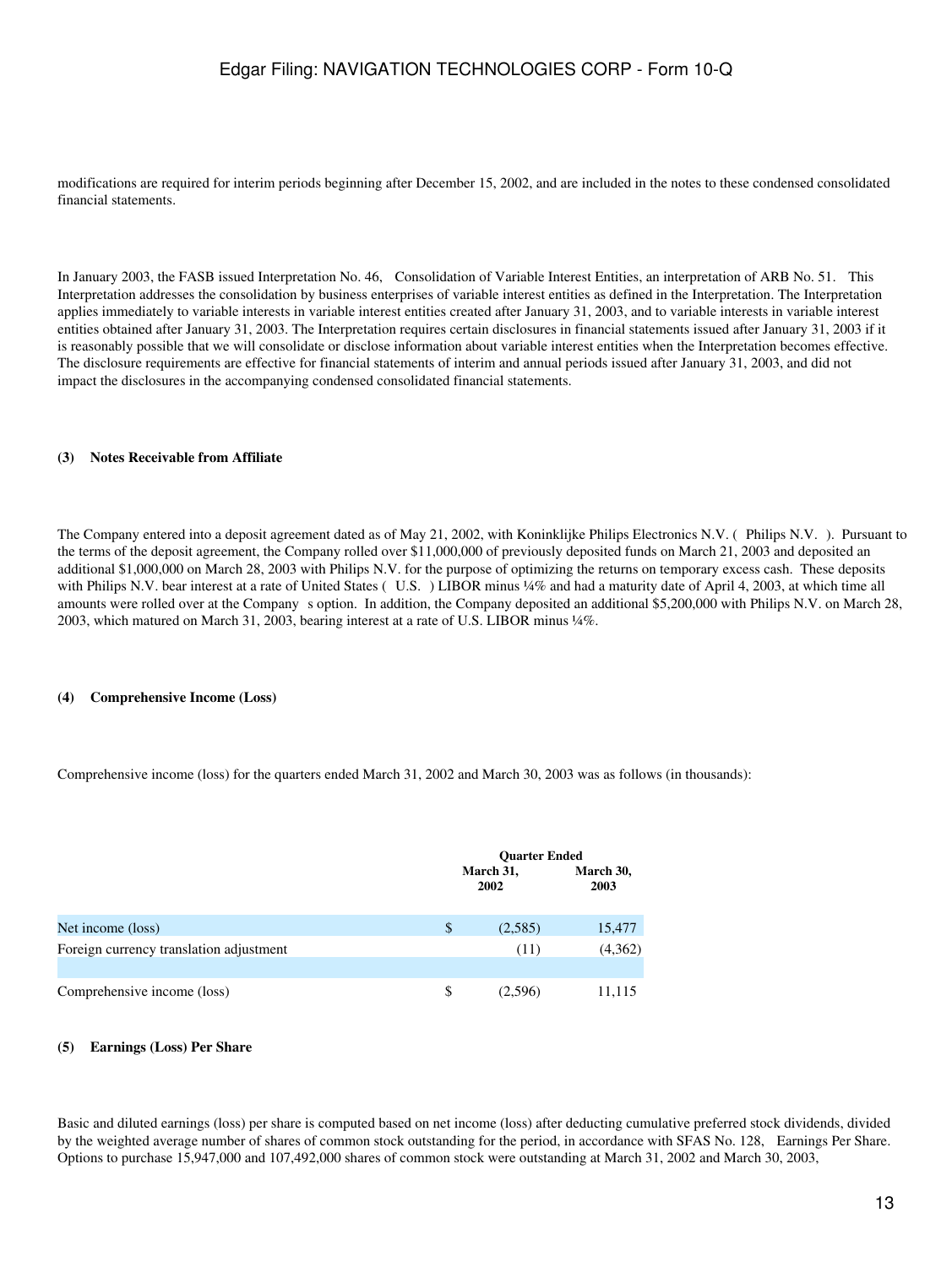respectively. The Company granted replacement options to purchase 83,927,226 shares of common stock in connection with its stock option exchange offer on May 15, 2002. Warrants to purchase 47,380,000 shares of common stock were outstanding at March 31, 2002 and March 30, 2003. There were 4,005,968.805 shares of Series A cumulative convertible preferred stock and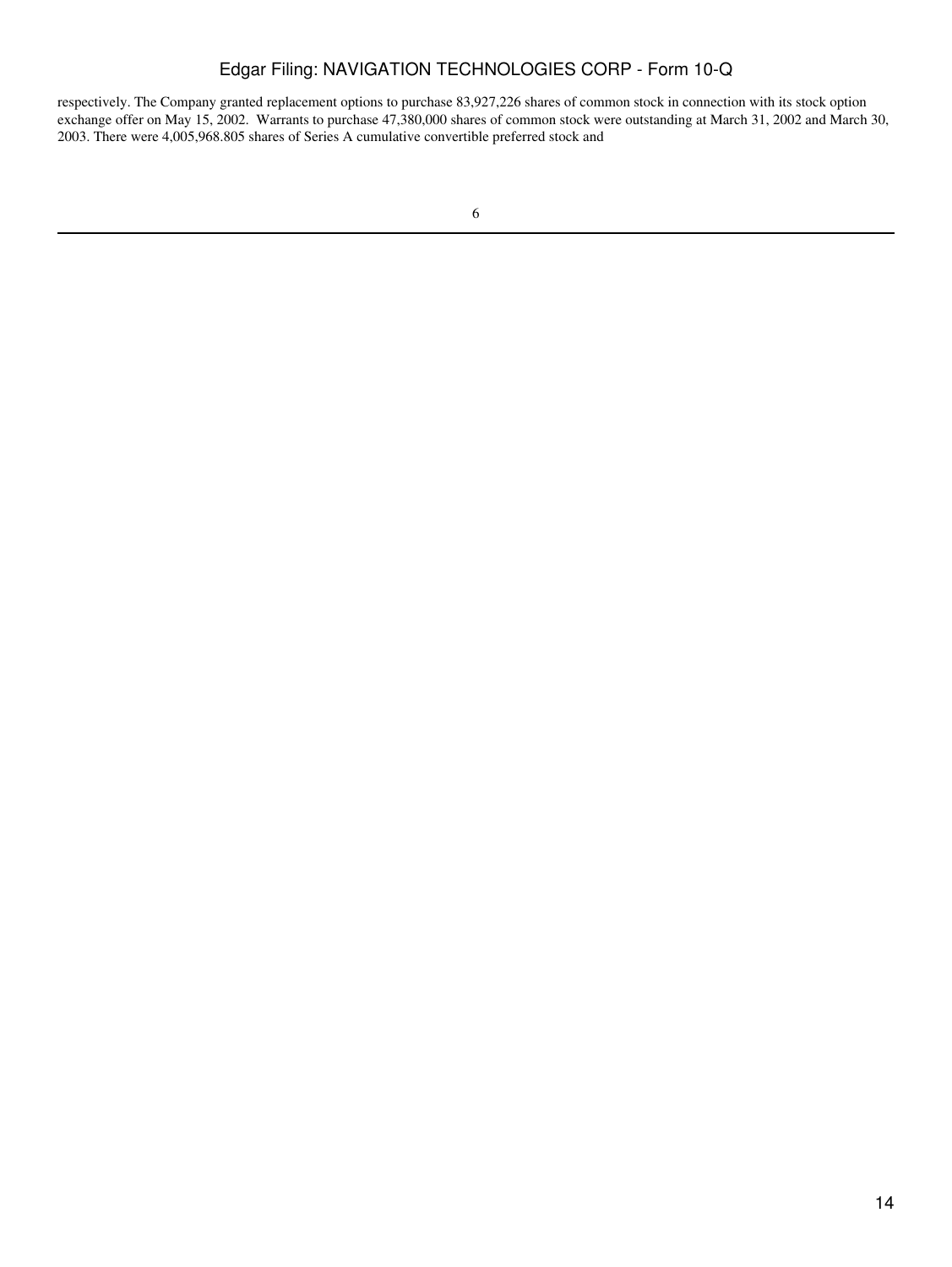42,600,002.533 shares of Series B cumulative preferred stock outstanding at March 31, 2002. These options, warrants and shares of convertible preferred stock were not included in the computation of diluted loss per share for the quarter ended March 31, 2002, because the effect of their inclusion would be antidilutive; however, these options and warrants, and the shares of common stock resulting from the conversion of the preferred stock, have been included in the computation of diluted earnings per share for the quarter ended March 30, 2003. Shares issuable from securities that could potentially dilute basic earnings per share in the future, that were not included in the computation of earnings per share because their effect was antidilutive, consisted of 42,642,000 shares at March 31, 2002.

Basic and diluted earnings (loss) per share for the quarters ended March 31, 2002 and March 31, 2003 was as follows (in thousands, except per share amounts):

|                                       |              |                       | <b>Ouarter Ended</b> |                       |                |
|---------------------------------------|--------------|-----------------------|----------------------|-----------------------|----------------|
|                                       |              | <b>March 31, 2002</b> |                      | <b>March 30, 2003</b> |                |
|                                       |              | <b>Basic</b>          | <b>Diluted</b>       | <b>Basic</b>          | <b>Diluted</b> |
| Net income (loss) available for       |              |                       |                      |                       |                |
| common stockholders                   | $\mathbb{S}$ | (37,209)              | (37,209)             | 15,477                | 15,477         |
|                                       |              |                       |                      |                       |                |
| Basic weighted average shares of      |              |                       |                      |                       |                |
| common stock                          |              | 398,297               | 398,297              | 1,175,780             | 1,175,780      |
| Shares is suable upon exercise of     |              |                       |                      |                       |                |
| warrants                              |              |                       |                      |                       | 42,642         |
| Weighted average shares of common     |              |                       |                      |                       |                |
| stock                                 |              | 398,297               | 398,297              | 1,175,780             | 1,218,422      |
|                                       |              |                       |                      |                       |                |
| Basic and diluted earnings (loss) per |              |                       |                      |                       |                |
| share                                 | \$           | (0.09)                | (0.09)               | 0.01                  | 0.01           |

#### **(6) Enterprise-wide Disclosures**

The Company operates in one business segment and therefore does not report operating income (loss), identifiable assets and/or other resources related to business segments. The Company derives its revenues from database license fees and professional services. Revenues are attributed to North America (United States) and Europe (The Netherlands) based on the entity that executed the related agreement.

The following summarizes net revenue on a geographic basis for the quarters ended March 31, 2002 and March 30, 2003 (in thousands):

|                            |               | March 31<br>2002 | March 30,<br>2003 |
|----------------------------|---------------|------------------|-------------------|
| Net revenue:               |               |                  |                   |
| North America              |               |                  |                   |
| Database licensing         | <sup>\$</sup> | 8,608            | 16,568            |
| Professional services      |               | 222              | 20                |
| <b>Total North America</b> |               | 8,830            | 16,588            |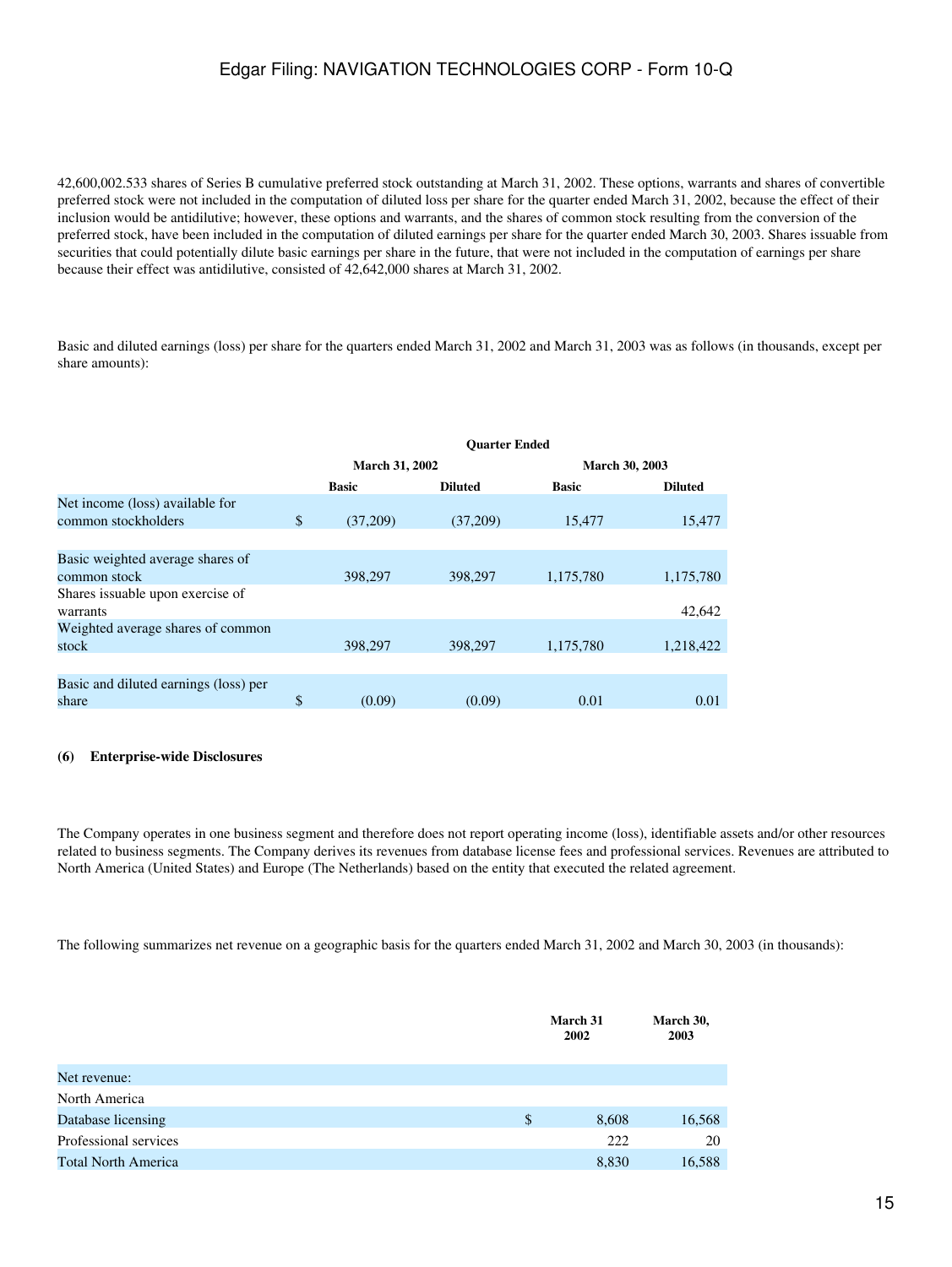| Europe                |              |        |
|-----------------------|--------------|--------|
| Database licensing    | 21,387       | 34,984 |
| Professional services | 568          | 463    |
| <b>Total Europe</b>   | 21,955       | 35,447 |
| Total net revenue     | \$<br>30,785 | 52,035 |
|                       |              |        |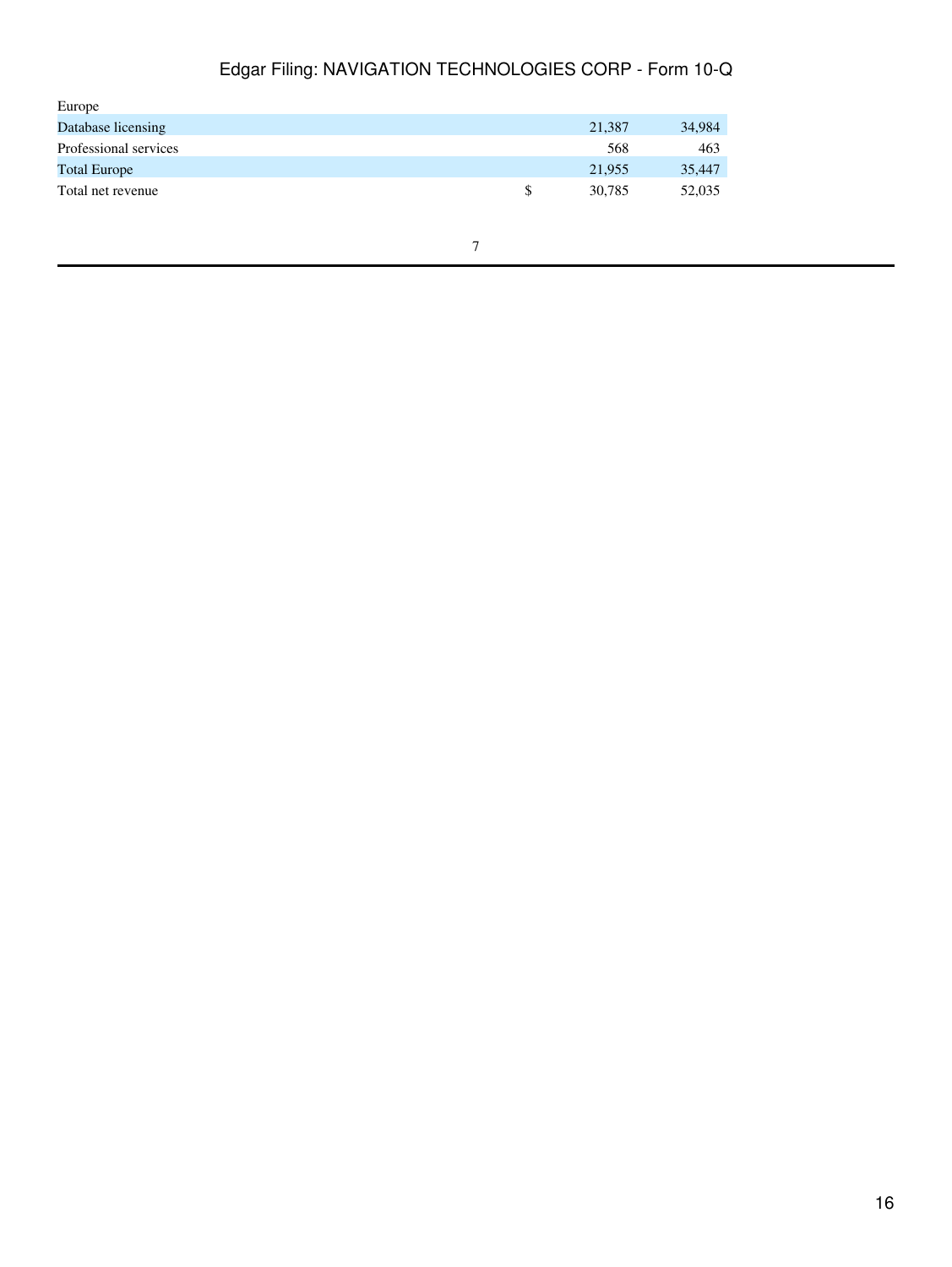|                                                   | December 31,<br>2002 | March 30,<br>2003 |
|---------------------------------------------------|----------------------|-------------------|
| Property and equipment, net:                      |                      |                   |
| North America                                     | \$<br>5,762          | 5,023             |
| Europe                                            | 2,086                | 1,896             |
| Total property and equipment, net                 | \$<br>7,848          | 6,919             |
| Capitalized software development costs, net:      |                      |                   |
| North America                                     | \$<br>18,951         | 20,159            |
| Europe                                            |                      |                   |
| Total capitalized software development costs, net | \$<br>18.951         | 20,159            |

The following summarizes long-lived assets on a geographic basis as of December 31, 2002 and March 30, 2003 (in thousands):

#### **(7) Commitments and Contingencies**

On September 20, 2002, Philips Consumer Electronics B.V. (Philips B.V.) filed a complaint (the Complaint) against the Company in the Court of Chancery of the State of Delaware. The Complaint alleged that the Company did not intend to comply with its obligations under the Certificates of Designation for the Company s Series A and Series B cumulative convertible preferred stock to convert such preferred stock into the Companys common stock pursuant to the terms of such Certificates. The Complaint sought declaratory relief, injunctive relief and specific performance to require the Company to determine the applicable conversion price in accordance with the terms of the respective Certificates of Designation. On September 27, 2002, a Special Committee of the Board of Directors was formed to manage the Complaint. On December 30, 2002, the Special Committee issued a report to the Board of Directors reporting, among other things, that Messrs. van Ommeren and Shields, as directors of the Company and as members of the Special Committee, had determined that Messrs. van Ommeren and Shields are the disinterested members of the Board of Directors for purposes of determining the conversion price (i.e., the Current Market Price of the Companys common stock, as defined in the respective Certificates of Designation) for the Series A and Series B cumulative convertible preferred stock pursuant to the respective Certificates of Designation. Messrs. van Ommeren and Shields then determined that the Current Market Price of the Company s common stock as of October 1, 2002 was \$0.86 per share. This determination was made by Messrs. van Ommeren and Shields and does not reflect the views of the full Board of Directors of the Current Market Price.

All of the Series A and Series B cumulative convertible preferred stock automatically converted pursuant to their terms as of October 1, 2002 into 776,675,105.686 shares of common stock based on the determination by Messrs. Shields and van Ommeren that the Current Market Price of the Company s common stock was \$0.86 per share as of such date. Upon conversion, the aggregate liquidation preferences of Series A and Series B cumulative convertible preferred stock were \$58,242,000 (including \$18,182,000 of dividends in arrears) and \$609,699,000 (including \$183,699,000 of dividends in arrears).

Philips B.V. has informed the Company that it does not agree with the determination by Messrs. van Ommeren and Shields of the Current Market Price and believes that the Current Market Price as of October 1, 2002 is substantially lower. Philips B.V. has indicated that it intends to dispute in the legal proceedings the determination by such directors of the Current Market Price.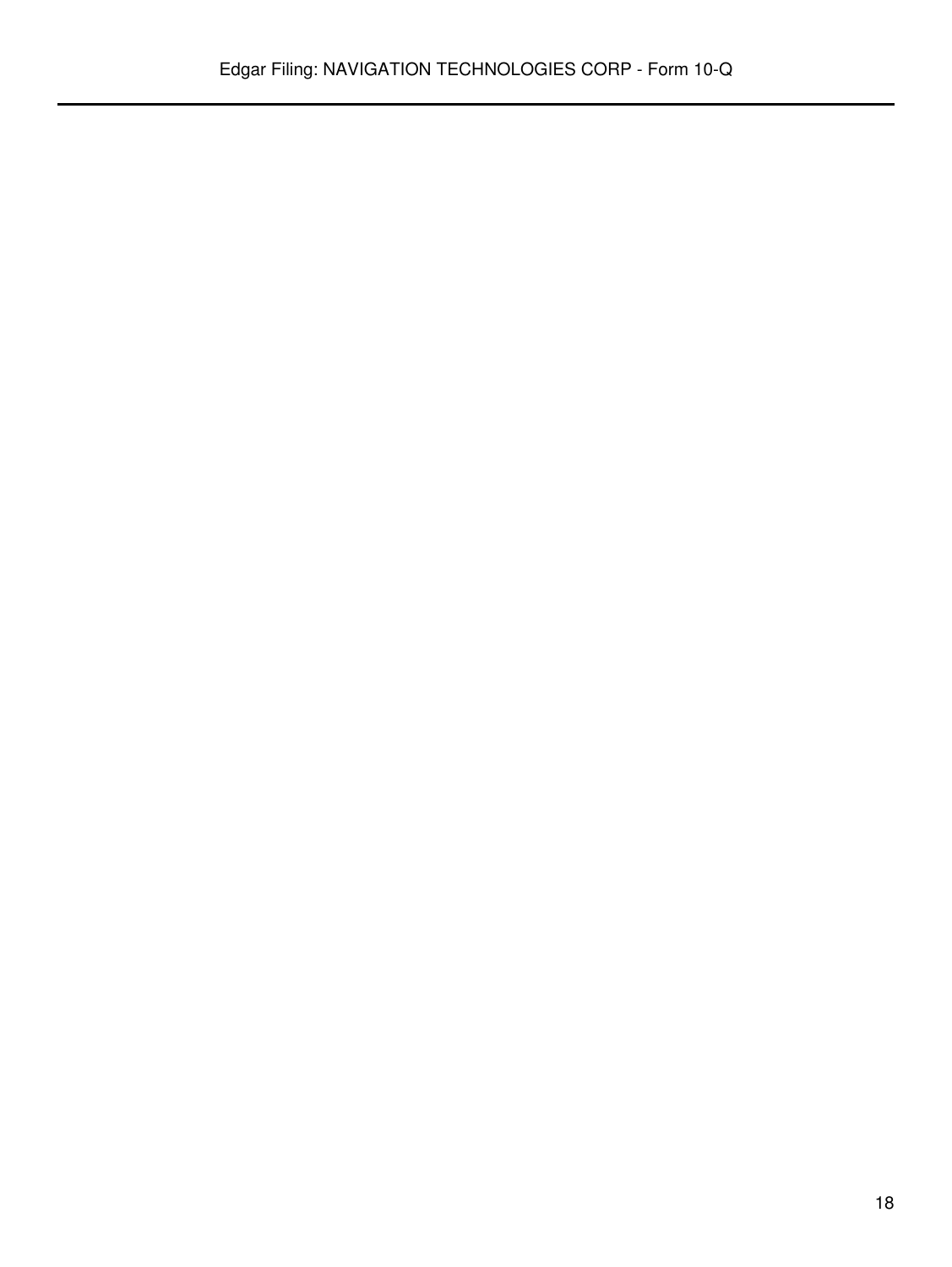The Company has engaged outside counsel in connection with these legal proceedings. It is still not possible at this time to predict the outcome of this dispute, but based on managements ongoing review, the Company does not believe the resolution of the lawsuit will have a material adverse effect on the Companys business, financial condition or results of operations. Regardless of the outcome, this litigation may result in substantial expense and require a significant level of management attention. The ultimate determination of the Current Market Price as of October 1, 2002 may or may not be \$0.86 per share and will depend on the outcome of the litigation by judgment, settlement or otherwise. In addition, the resolution of the litigation may result in a significant number of additional shares of the Companys common stock being issued to Philips B.V., which would have an immediate and substantial dilutive effect on the holders of the Company s common stock. As of March 30, 2003, the Company has recorded \$500,000 of accrued expenses in connection with this matter.

In addition, there is no established trading market for the Company s common stock, and as such, the determination by Messrs. van Ommeren and Shields that the Current Market Price of the Company s common stock equaled \$0.86 per share on October 1, 2002 may not be indicative of the price per share of the Company s common stock following a sale or merger of the Company, or an initial public offering of the Company s common stock.

In August 2002, the Company received a letter from a law firm representing a stockholder of the Company and purporting to represent other stockholders threatening litigation based on breach of fiduciary duty, corporate mismanagement, minority shareholder oppression, the violation of securities laws and otherwise unlawful and improper actions in connection with (i) the participation in the stock option exchange offer by the Companys Chief Executive Officer and (ii) the conversion of the Companys Series A and Series B preferred stock. At the present time, the Company is not aware of any complaint filed by such stockholder(s) with respect to the foregoing. It is not possible at this time to predict the outcome of this claim, but based on the Companys initial review of this claim, management believes the Company has meritorious defenses and intends to vigorously defend any such actions. Regardless of the outcome, this threatened claim may result in significant diversion of the Company s management resources and related expenses.

#### **(8) Subsequent Event**

On April 22, 2003, the Company agreed to enter into a U.S. dollar/euro currency swap agreement with Philips N.V. (the parent company of the Companys majority stockholder) on its short-term U.S. dollar denominated intercompany obligation of \$187,136,000 payable by the Company's European subsidiary to the Company and one of its U.S. subsidiaries. The Company agreed that one of its European subsidiaries would pay Philips N.V. the loan principal in euros in exchange for the U.S. dollar equivalent at a fixed exchange rate of \$1.0947 U.S. dollar/euro, which will be paid to one of the Company s U.S. subsidiaries. The Company has entered into this swap agreement to minimize exposure between the U.S. dollar and euro on expected payment of the intercompany obligation. It is not expected that this swap will qualify for hedge accounting. Pursuant to the swap instrument and in order to provide for prepayment of principal on a monthly basis, one of the Company s European subsidiaries will additionally pay interest in euros on a monthly basis at the one month euro LIBOR rate to Philips N.V. in exchange for interest paid to one of the Company s U.S. subsidiaries in U.S. dollars at the one month U.S. dollar LIBOR rate.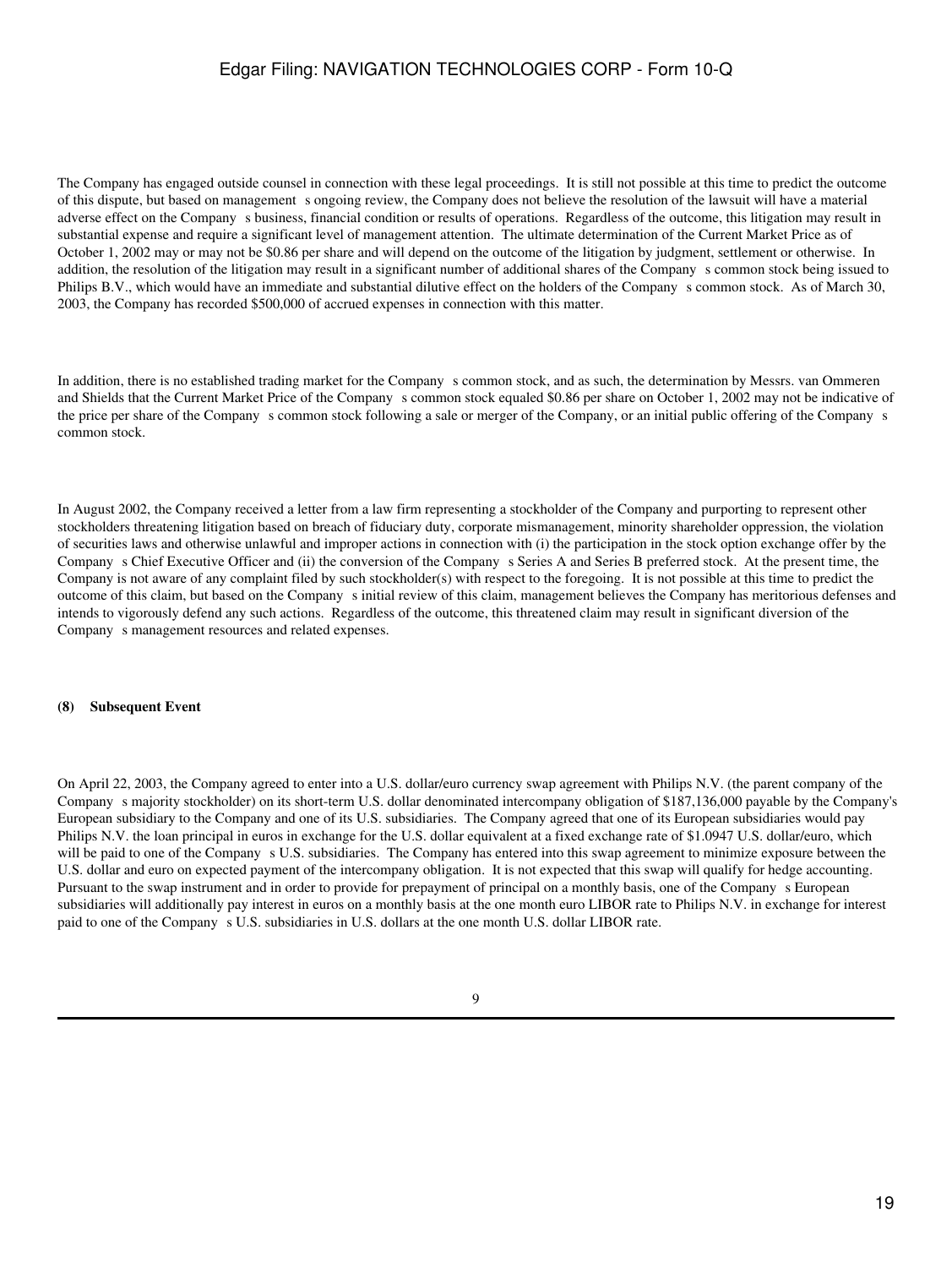## **Item 2. Management s Discussion and Analysis of Financial Condition and Results of Operations**

You should read the following discussion and analysis of our financial condition and results of operations in conjunction with our condensed consolidated financial statements and the related notes thereto contained elsewhere in this document. Certain information contained in this discussion and analysis and presented elsewhere in this document, including information with respect to our plans and strategy for our business, includes forward-looking statements that involve risk and uncertainties. In evaluating these statements, you should specifically consider the various risk factors identified in Navigation Technologies Registration Statement on Form 10, as amended, File No. 0-21323, that could cause actual results to differ materially from those expressed in such forward-looking statements.

#### **Overview**

Navigation Technologies Corporation (the Company) is a leading provider of digital map information and related software and services used in a wide range of navigation, mapping and geographic-related applications, including products and services that provide maps, driving directions, turn-by-turn route guidance, fleet management and tracking and geographic information systems. These products and services are provided to end users by our customers on various platforms, including: self-contained hardware and software systems installed in vehicles; personal computing devices, such as personal digital assistants and cell phones; server-based systems, including internet and wireless services; and paper media.

Prior to the year ended December 31, 2002, we had been unprofitable on an annual basis since our inception, and, as of March 30, 2003, we had an accumulated deficit of approximately \$742.1 million. Our operating expenses have increased as we have made investments related to the development, improvement and commercialization of our database. We anticipate that operating expenses will continue to increase as we continue our growth and development activities, including further development and enhancement of the NAVTECH database and increasing our sales and marketing efforts. Although our revenues have grown significantly over the past three years, we may not be able to sustain these growth rates. While we have been successful in achieving profitability for the year ended December 31, 2002 and the first quarter of 2003, we cannot assure you that we will maintain profitable operations for the 2003 fiscal year or in the future.

The market for products and services that use the NAVTECH database is evolving, and we believe that our future success depends upon the development of markets for a variety of products and services that use our database. Even if such products and services continue to be developed and marketed by our customers and gain market acceptance, we may not be able to license the database at prices that will result in our achieving and maintaining profitable operations for the 2003 fiscal year or in the future. Moreover, the market for map information is highly competitive, and competitive pressures in this area may result in price reductions for our database, which could materially adversely affect our business and prospects.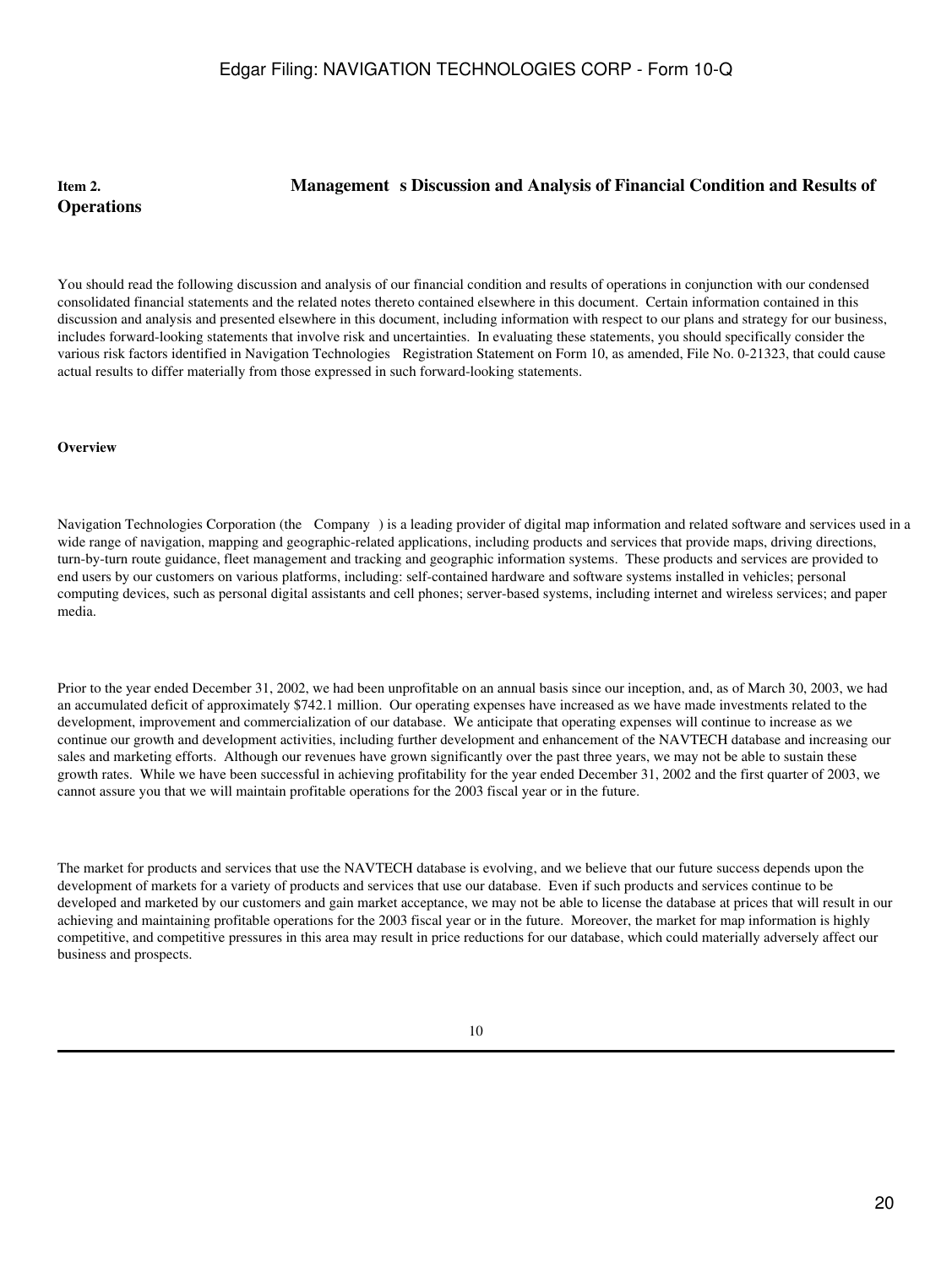Material portions of our revenues and expenses have been generated by our European operations, and we expect that our European operations will account for a material portion of our revenues and expenses in the future. Substantially all of our international expenses and revenue are denominated in foreign currencies, and fluctuations in the value of these currencies in relation to the United States (U.S.) dollar have caused and will continue to cause dollar-translated amounts to vary from one period to another. Historically, we had not engaged in activities to hedge our foreign currency exposures. Subsequent to March 30, 2003, we entered into a foreign currency derivative instrument to hedge certain foreign currency exposures related to intercompany transactions (See Note 8 of Notes to Condensed Consolidated Financial Statements). Revenues derived from our European operations during the first quarters of 2002 and 2003 accounted for approximately 71% and 68%, respectively, of our total revenue.

#### **Critical Accounting Policies**

Our discussion and analysis of our financial condition and results of operations are based upon our condensed consolidated financial statements, which have been prepared in accordance with accounting principles generally accepted in the United States. The preparation of these financial statements requires that we make estimates and judgments that affect the reported amounts of assets, liabilities, revenues and expenses, and related disclosure of contingent assets and liabilities. On an on-going basis, we evaluate our estimates based on historical experience and make various assumptions that we believe to be reasonable under the circumstances, the results of which form the basis for making judgments about the carrying values of assets and liabilities that are not readily apparent from other sources. Actual results may differ from these estimates under different assumptions or conditions. We believe that, of the significant policies used in the preparation of our condensed consolidated financial statements, the following are critical accounting policies, which may involve a higher degree of judgment and complexity.

#### *Revenue Recognition*

We derive a substantial majority of our revenue from licensing our database. We also generate revenue from professional services. Revenue is recognized net of provisions for estimated uncollectible amounts and anticipated returns. Database licensing revenue includes revenue that is associated with nonrefundable minimum licensing fees, license fees from usage (including license fees in excess of nonrefundable minimum fees), prepaid licensing fees from our distributors and customers and direct sales to end users.

Nonrefundable minimum licensing fees are received upfront and represent a minimum guarantee of fees to be received from the licensee (for sales made by that party to end users) during the period of the arrangement, typically one year. We generally cannot determine the amount of up-front license fees that have been earned during a given period until we receive a report from the customer. Accordingly, we amortize the total up-front fee paid by the customer ratably over the term of the arrangement. When we determine that the actual amount of licensing fees earned exceeds the cumulative revenue recognized under the amortization method (because the customer reports licensing fees to us that exceed such amount), we recognize the additional licensing revenues.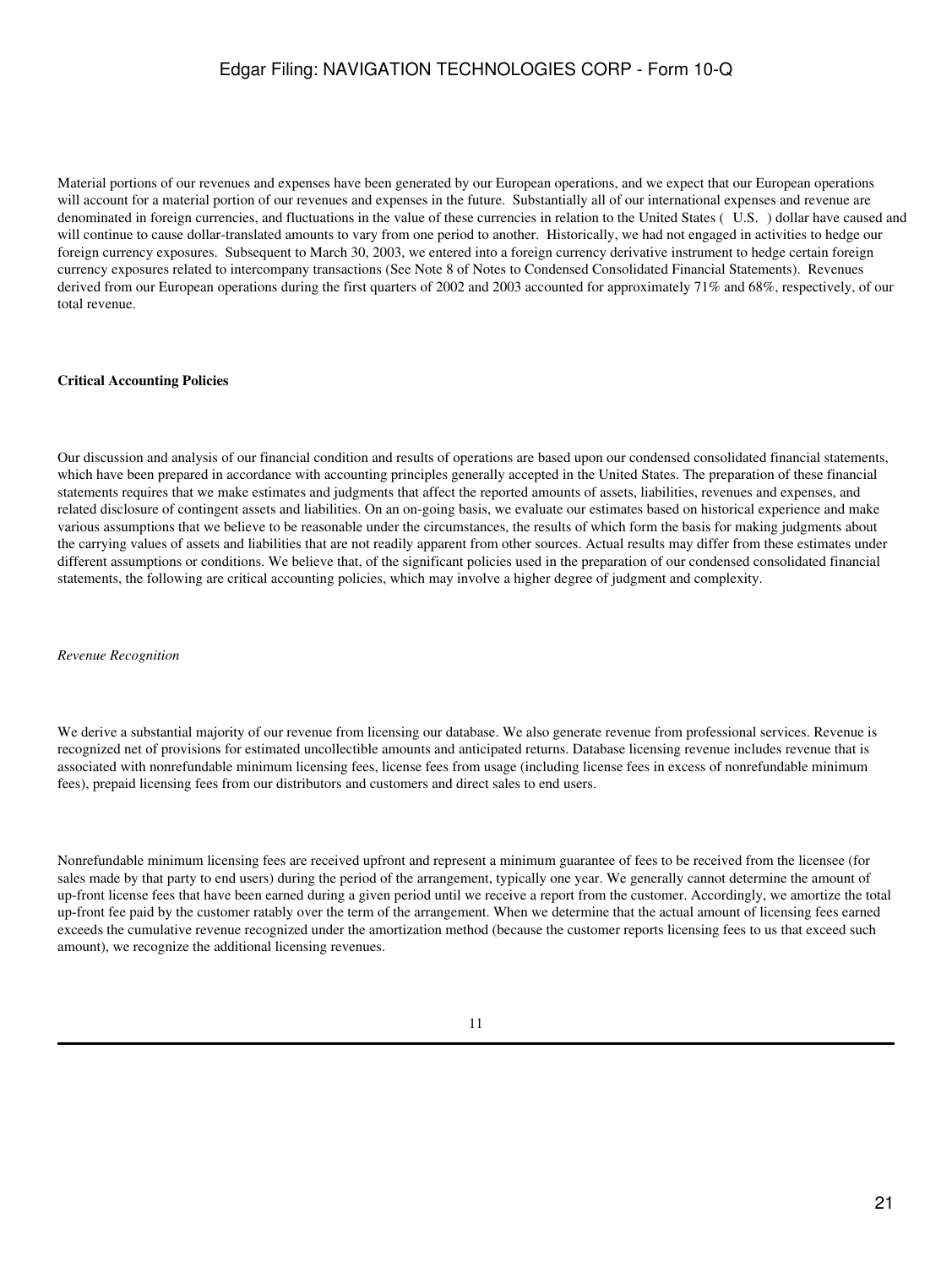License fees from usage (including license fees in excess of the nonrefundable minimum fees) are recognized in the period in which they are reported by the customer to us. Prepaid licensing fees are recognized in the period in which the distributor or customer reports that it has shipped our database to the end user. Revenue for direct sales is recognized when the database is shipped to the end user.

Revenues from licensing arrangements including a database update are allocated equally to the two shipments of our database to the customer. The Company does not sell database updates to its existing customers at a reduced price, so the database update is considered to have an equal value to the original database provided under such arrangements. Licensing arrangements that entitle the customer to unspecified updates over a period of time are recognized as revenue ratably over the period of the arrangement.

Revenue from the sale of professional services provided on a time and material basis is recognized as the services are performed.

#### *Allowance for Doubtful Accounts*

We record allowances for estimated losses from uncollectible accounts based upon specifically identified amounts that we believe to be uncollectible. In addition, we record additional allowances based on historical experience and our assessment of the general financial condition of our customer base. If our actual collections experience changes, revisions to our allowances may be required. We have a number of customers with individually large amounts due at any given balance sheet date. Any unanticipated change in the creditworthiness of one of these customers or other matters affecting the collectibility of amounts due from such customers could have a material adverse affect on our results of operations in the period in which such changes or events occur.

*Database Licensing, Production and Software Development Costs*

We have invested significant amounts in creating and updating our database and developing related software applications for internal-use. Database licensing and production costs consist of database creation and updating, database licensing and distribution, and database-related software development. Database creation and updating costs are expensed as incurred. These costs include the direct costs of database creation and validation, costs to obtain information used to construct the database, and ongoing costs for updating and enhancing the database content. Database licensing and distribution costs include the direct costs related to reproduction of the database for licensing and per-copy sales and shipping and handling costs. Database-related software development costs consist primarily of costs for the development of software as follows: (i) applications used internally to improve the effectiveness of database creation and updating activities, (ii) enhancements to internal applications that enable our core database to operate with emerging technologies, and (iii) applications to facilitate customer use of our database. Costs of internal-use software are accounted for in accordance with AICPA Statement of Position No. 98-1, Accounting for the Costs of Computer Software Developed or Obtained for Internal Use. Accordingly, certain application development costs relating to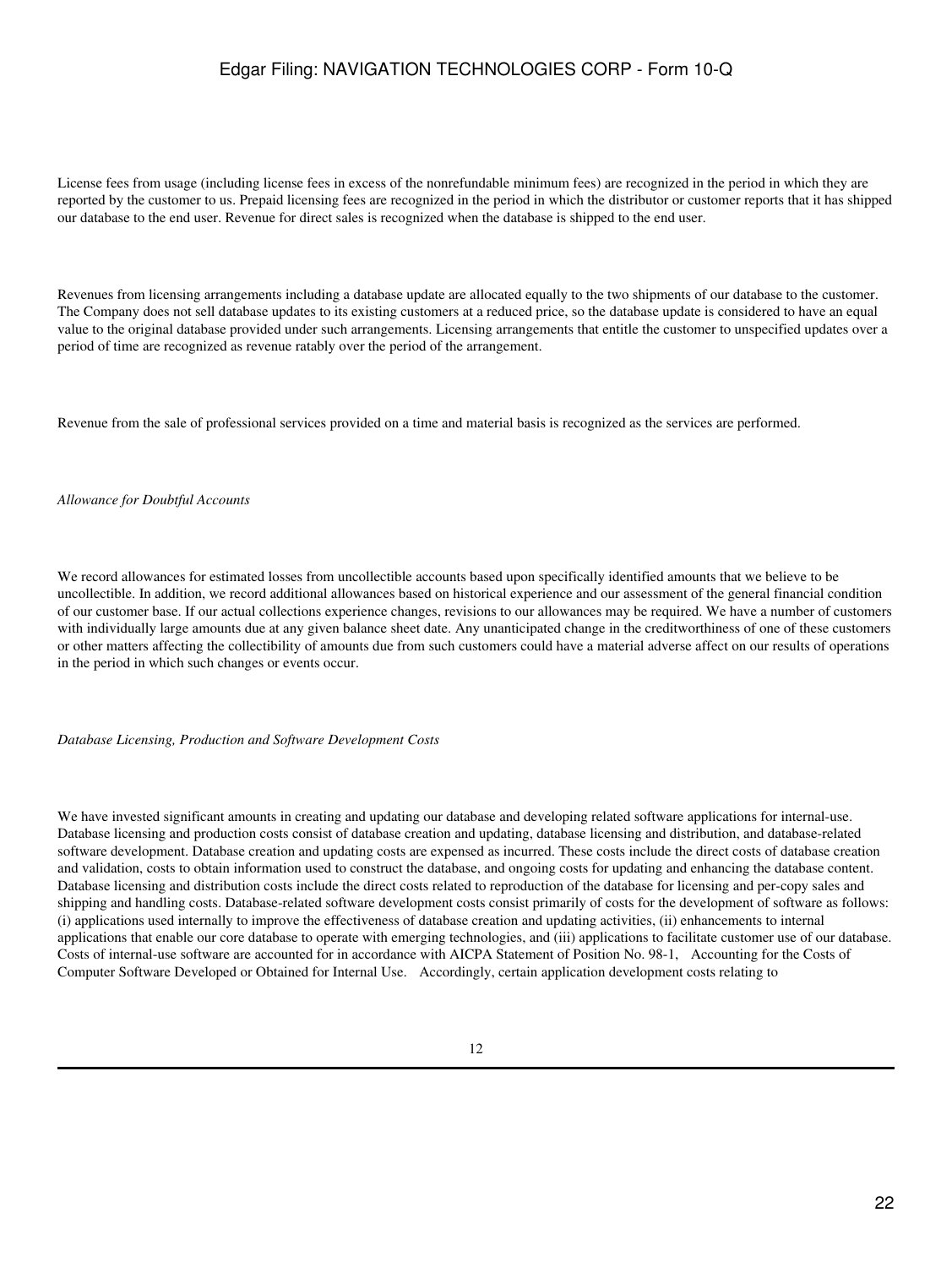internal-use software have been capitalized and are being amortized on a straight-line basis over the estimated useful lives of the assets, generally four to five years. It is reasonably possible that our estimates of the remaining economic life of the technology could change from the current amortization periods. In that event, impairment charges or shortened useful lives of internal-use software could be required. Research and development activities are expensed as incurred.

#### *Impairment of Long-lived Assets*

As of March 31, 2002 and March 30, 2003, the Company s long-lived assets consisted of property and equipment and internal-use software. We review long-lived assets for impairment whenever events or changes in circumstances indicate that the carrying amount of an asset may not be recoverable. Recoverability of assets to be held and used is measured by comparison of the carrying amount of an asset to estimated undiscounted future cash flows expected to be generated by the asset. If the carrying amount of an asset exceeds its estimated future cash flows, an impairment charge is recognized in the amount by which the carrying amount of the asset exceeds the fair value of the asset. Significant management judgment is required in determining the fair value of our long-lived assets to measure impairment, including projections of future discounted cash flows.

#### *Realizability of Deferred Tax Assets*

In assessing the realizability of deferred tax assets, management considers whether it is more likely than not that some portion or all of the deferred tax assets will not be realized. The realization of deferred tax assets is dependent upon the generation of future taxable income during the periods in which temporary differences, as determined pursuant to Statement of Financial Accounting Standards (SFAS) No. 109,

Accounting for Income Taxes, become deductible. Management considers the scheduled reversal of deferred tax liabilities, projected future taxable income, and tax planning strategies in making this assessment. Management s evaluation of the realizability of deferred tax assets must consider both positive and negative evidence, and the weight given to the potential effects of positive and negative evidence is based on the extent to which it can be objectively verified. We have generated significant taxable losses since our inception, and management has concluded that, as of March 31, 2002 and March 30, 2003, a valuation allowance against substantially all of our deferred tax assets is required.

For the quarter ended March 30, 2003, our European operations generated taxable income, while the taxable loss incurred by our domestic operations decreased from prior periods. If the level of taxable income generated in certain jurisdictions, including European jurisdictions, continues to increase in future periods, management may determine that sufficient objective evidence exists to conclude that it is more likely than not that all or a portion of the deferred tax assets attributable to such jurisdictions will be realized. If such a determination is made in a future period, we would reduce the deferred tax asset valuation allowance and record an income tax benefit in our consolidated statements of operations. It is possible that such adjustments would be material to the results of our operations in the periods in which these determinations are made. However, there can be no assurance that Navigation Technologies will continue to experience operating income in future periods.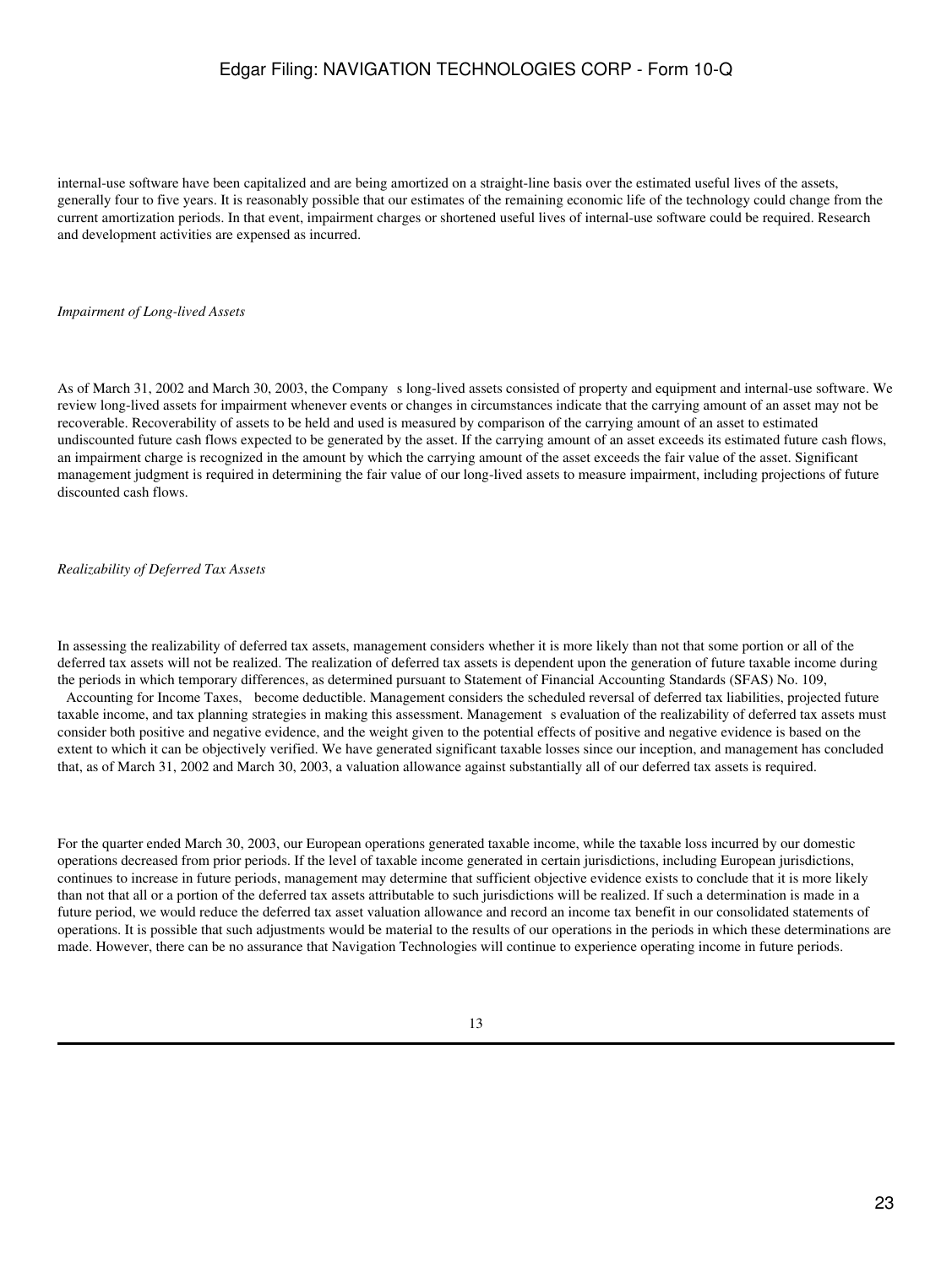**Results of Operations**

#### *Comparison of first quarter of 2002 to first quarter of 2003*

*Revenues*. Our total revenues increased 68.8% from \$30.8 million during the first quarter of 2002 to \$52.0 million during the first quarter of 2003. The increase in total revenues was due to a significant increase in revenues from database licensing, which resulted primarily from increased sales to existing customers. Growth occurred in all geographic regions in 2003, as North American revenues increased 88.6% from \$8.8 million during the first quarter of 2002 to \$16.6 million during the first quarter of 2003, and European revenues increased 60.9% from \$22.0 million during the first quarter of 2002 to \$35.4 million during the first quarter of 2003. North American and European revenue were positively affected by an increase in vehicle navigation unit sales during the first quarter of 2003 as compared to the first quarter of 2002. Foreign currency translation increased revenues within the European operations by \$4.9 million during the first quarter of 2003 as compared to the first quarter of 2002 due to the strengthening of the euro. Approximately 20% of our revenues during the first quarter of 2002 came from one customer, while approximately 31% of our revenues during the first quarter of 2003 came from two customers (accounting for 19% and 12% of total revenues, respectively).

*Database Licensing and Production Costs*. Database licensing and production costs increased 20.4% from \$19.6 million during the first quarter of 2002 to \$23.6 million during the first quarter of 2003. The increase was due primarily to our increased production costs from database licensing revenue growth and continued investment in updating, improving, and maintaining the coverage of our database in both North America and Europe, plus an unfavorable foreign currency translation effect within European operations of \$1.7 million due to the strengthening euro.

*Selling, General, and Administrative Expenses*. Selling, general, and administrative expenses increased 25.4% from \$13.4 million during the first quarter of 2002 to \$16.8 million during the first quarter of 2003. This increase was due primarily to our investments in growing our worldwide sales force and marketing initiatives, and in improving our infrastructure to support future growth plus an unfavorable foreign currency translation effect within European operations of \$0.9 million due to the strengthening euro.

*Other Income and Expense*. As of January 1, 2003, the U.S. dollar denominated intercompany loan obligation of a wholly owned European subsidiary to the Company and one of its U.S. subsidiaries was re-classified from a permanent advance to an obligation that management intends to settle. This is based on management s intention that the loan be repaid in full and on the ability of the European subsidiary to repay the loan. In accordance with SFAS No. 52,

Foreign Currency Translation, the foreign currency gain resulting from the change in the U.S. dollar/euro exchange rate during the period from January 1, through March 30, 2003 is reflected as a component of other income and expense. For the three months ended March 30, 2003, a \$4.1 million foreign currency transaction gain was recognized due to impact of the strengthening of the euro on the U.S. dollar denominated intercompany loan. Interest expense in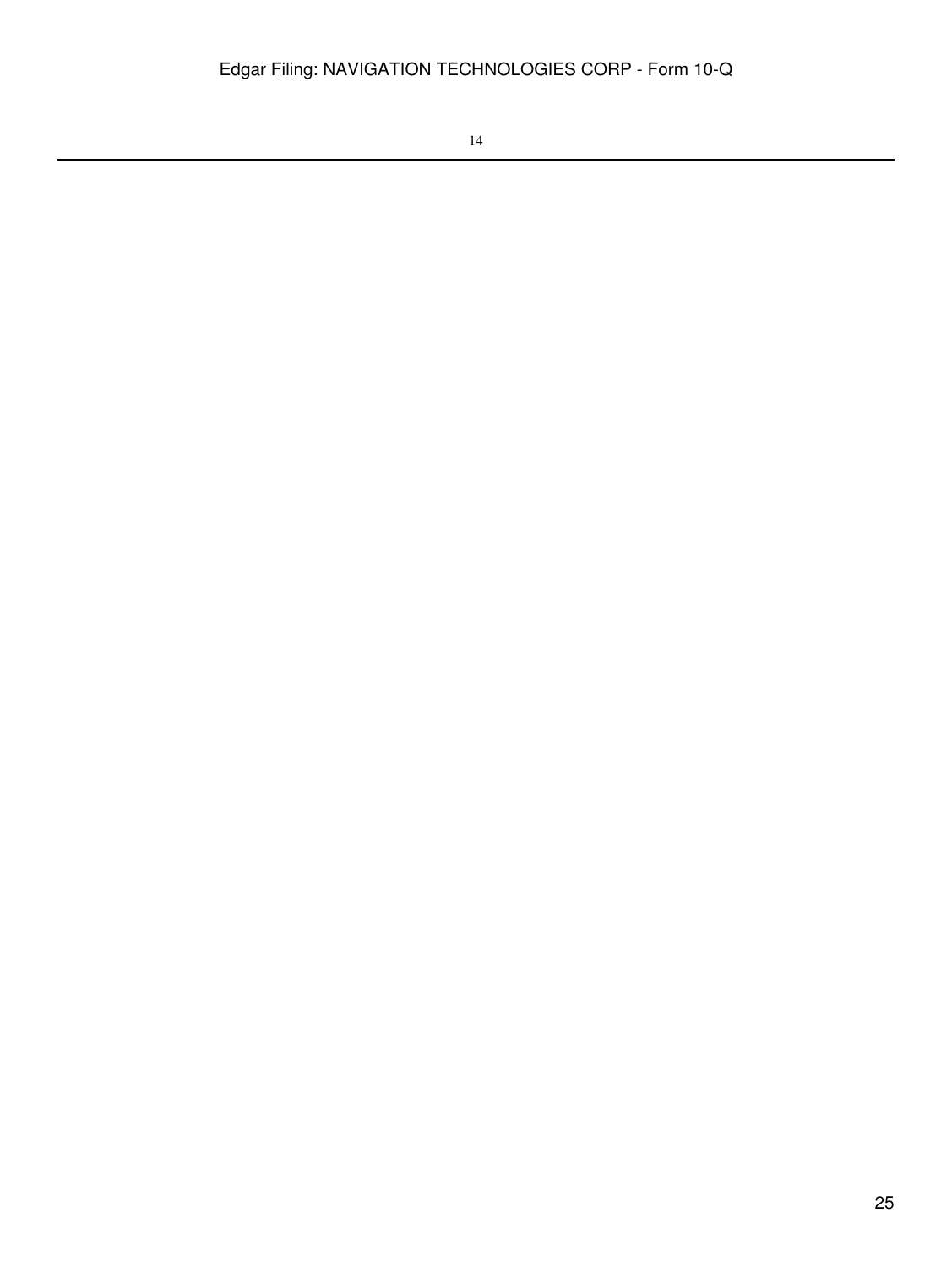the first quarter of 2003 was lower due to the settlement of an interest bearing refundable deferred licensing advance in the third quarter of 2002.

*Income Tax Expense.* Income tax expense was \$0.2 million in 2002, compared to \$0.3 million in 2003. The increase was primarily due to various European countries that do not have tax loss carryforwards. The remaining foreign operations did not incur income tax expense in the first quarters of 2002 and 2003, because taxable income was applied against available loss carryforwards and a full valuation allowance was recorded against our deferred tax loss carryforwards in Europe. No income tax benefit has been recorded for our domestic losses during the first quarters of 2002 and 2003, because a full valuation allowance was recorded against our net deferred tax assets in the United States.

*Operating Income (Loss), Net Income (Loss) and Net Earnings (Loss) Per Share of Common Stock*. Our operating results improved from an operating loss of \$(2.2) million during the first quarter of 2002 to operating income of \$11.6 million during the first quarter of 2003, due primarily to the operating leverage generated by our revenue growth and cost control efforts in 2003. Our net loss of \$(2.6) million during the first quarter of 2002 improved to net income of \$15.5 million during the first quarter of 2003, as a result of the improved operating results and the large foreign currency transaction gain in the period. Basic and diluted net loss per share of common stock was \$(0.09) for the first quarter of 2002 as compared to basic and diluted net earnings per share of common stock of \$0.01 for the first quarter of 2003. The basic and diluted net loss per share amounts for the first quarter of 2002 reflect the impact of cumulative preferred stock dividends of \$34.6 million on the preferred stock issued to Philips Consumer Electronics Services B.V. (Philips B.V. or Philips) in exchange for the extinguishment of debt during the first quarter of 2001. The preferred stock was converted to common stock as of October 1, 2002. The basic and diluted net earnings per share amounts for the first quarter of 2003 reflect the increase in net income, offset by the conversion of preferred stock to common stock.

#### **Liquidity and Capital Resources**

We have financed our operations through private placements of equity securities, borrowings from Philips and cash generated from operating income. As of March 30, 2003, cash and cash equivalents totaled \$2.6 million. Historically, we have been substantially dependent upon Philips for funding. We entered into a stock purchase agreement with Philips dated as of March 29, 2001, pursuant to which Philips converted an aggregate of \$443.0 million of our indebtedness to Philips into 1,695,968.805 shares of our Series A cumulative convertible preferred stock and 42,600,002.533 shares of our Series B cumulative convertible preferred stock. In conjunction with the closing of the stock purchase agreement, Philips purchased 710,000 additional shares of Series A preferred stock for \$7.1 million. Philips also purchased an additional 1,600,000 shares of Series A preferred stock after the closing in accordance with the agreement. The Series A and Series B preferred stock was converted to common stock as of October 1, 2002. Philips does not agree with the conversion price of the preferred stock and has filed a complaint against the Company regarding the conversion (See Note 7 of Notes to Condensed Consolidated Financial Statements). The resolution of that litigation may result in a significantly lower conversion price and, as a result, in a significant number of additional shares of our common stock being issued to Philips, which would have an immediate and substantial dilutive effect to the other holders of our common stock.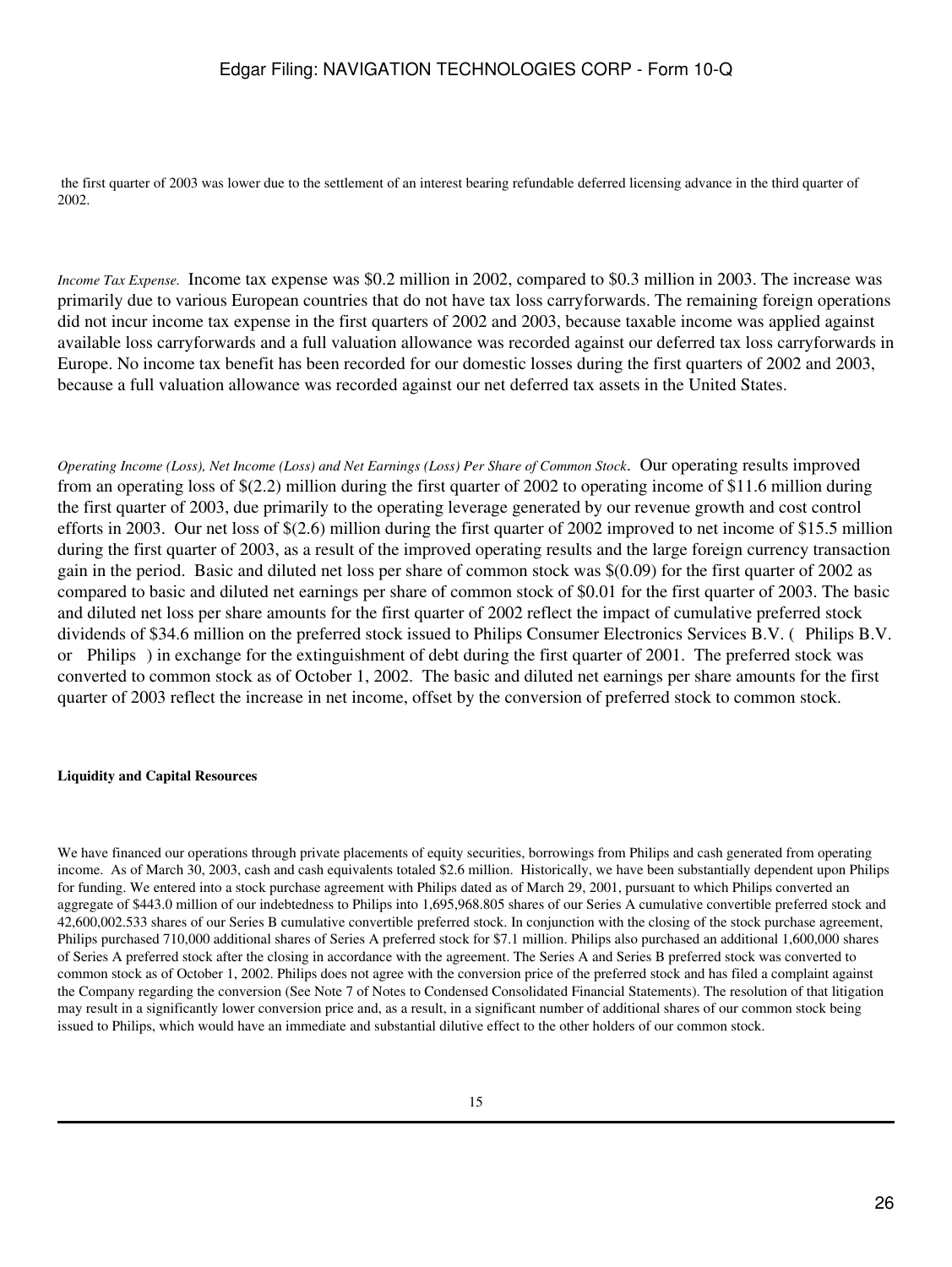We entered into a deposit agreement with Koninklijke Philips Electronics N.V. (Philips N.V.) dated as of May 21, 2002. Pursuant to the terms of the deposit agreement, we rolled over \$11,000,000 of previously deposited funds on March 21, 2003 and deposited an additional \$1,000,000 on March 28, 2003 with Philips N.V. for the purpose of optimizing the returns on temporary excess cash. These deposits with Philips N.V. bear interest at a rate of U.S. LIBOR minus ¼% and had a maturity date of April 4, 2003, at which time all amounts were rolled over at our option. In addition, we deposited an additional \$5,200,000 with Philips N.V. on March 28, 2003, which matured on March 31, 2003, bearing interest at a rate of US LIBOR minus ¼%.

#### *Credit Facility*

On March 28, 2002 we obtained a bank line of credit that is scheduled to mature on June 27, 2003. Pursuant to the terms of the line of credit, we may borrow up to \$15,000,000 at an interest rate of either LIBOR plus 30 basis points or the prime rate at our option. The line of credit is secured by an unconditional and irrevocable guarantee issued by Philips N.V. Pursuant to the terms of the line of credit, we paid Philips N.V. \$23,438 in connection with such guarantee and made a counter guarantee in favor of Philips N.V. with respect to any amounts incurred by Philips N.V. in connection with the Philips N.V. guarantee. We are also required to pay to the bank a commitment fee of 13 basis points per annum on the average daily unused amount during each quarter. As of March 30, 2003, there have been no borrowings on the line of credit.

As of March 30, 2003, we believe that our current cash resources on hand, deposited temporary excess cash with Philips and our cash flows from operations will satisfy our anticipated working capital needs and capital expenditure requirements at our current level of operations for at least 12 months.

#### *Foreign Currency Derivatives*

On April 22, 2003, we agreed to enter into a U.S. dollar/euro currency swap agreement with Philips N.V. (the parent company of the Companys majority stockholder) on our short-term U.S. dollar denominated intercompany obligation of \$187,136,000 payable by our European subsidiary to the Company and one of its U.S. subsidiaries. We agreed that one of our European subsidiaries would pay Philips N.V. the loan principal in euros in exchange for the U.S. dollar equivalent at a fixed exchange rate of \$1.0947 U.S. dollar/euro, which will be paid to one of our U.S. subsidiaries. We have entered into this swap agreement to minimize exposure between the U.S. dollar and euro on expected payment of the intercompany obligation. It is not expected that this swap will qualify for hedge accounting. Pursuant to the swap instrument and in order to provide for prepayment of principal on a monthly basis, our European subsidiary will additionally pay interest in euros on a monthly basis at the one month euro LIBOR rate to Philips N.V. in exchange for interest paid to one of our U.S. subsidiaries in U.S. dollars at the one month U.S. dollar LIBOR rate.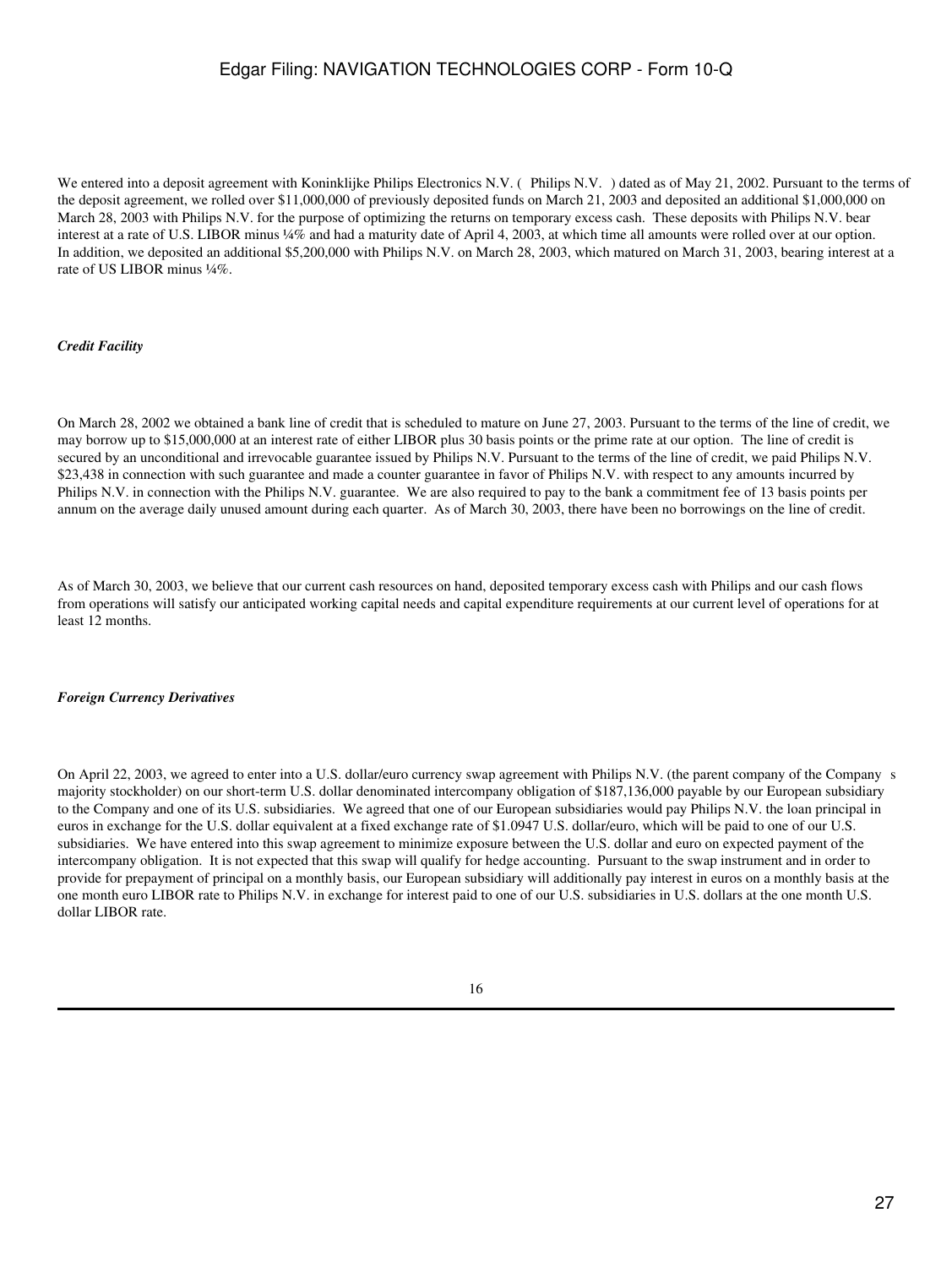#### *Cash Flow comparison of first quarter of 2002 to first quarter 2003*

Net cash provided by operating activities for the first quarter of 2002 was \$1.4 million compared with \$3.3 million during the first quarter of 2003. The improvement in cash flows from operating activities in the first quarter of 2003 as compared to the first quarter of 2002 results from the Company achieving an operating profit, offset by an increase in accounts receivable.

Net cash used in investing activities for the first quarter of 2002 was \$1.4 million compared with \$10.3 million during the same period in 2003. Net increases in cash management loans made to Philips N.V. were partially offset by reduced investments in property and equipment.

For the first quarters of 2002 and 2003, cash provided by financing activities was minimal and related to the issuance of common stock upon exercise of options.

#### **Recent Accounting Pronouncements**

On April 30, 2002, the FASB issued SFAS No. 145, Rescission of FASB Statements No. 4, 44, and 64, Amendment of FASB Statement No. 13, and Technical Corrections. SFAS No. 145 rescinds SFAS No. 4, which required all gains and losses from the extinguishment of debt to be aggregated and, if material, classified as an extraordinary item, net of the related income tax effect. SFAS No. 145 is effective for fiscal years beginning after May 15, 2002. We adopted SFAS No. 145 on January 1, 2003 and, as a result, the extraordinary loss on early extinguishment of debt that was incurred during 2001 will be reclassified as a component of other income (expense) in our consolidated statements of operations (which will be presented in our annual report on Form 10-K for the year ending December 31, 2003).

In November 2002, the FASB issued Interpretation No. 45, Guarantors Accounting and Disclosure Requirements for Guarantees, Including Indirect Guarantees of Indebtedness to Others, an interpretation of FASB Statements No. 5, 57 and 107 and a rescission of FASB Interpretation No. 34. This Interpretation elaborates on the disclosures to be made by a guarantor in its interim and annual financial statements about its obligations under guarantees issued. The Interpretation also clarifies that a guarantor is required to recognize, at inception of a guarantee, a liability for the fair value of the obligation undertaken. The initial recognition and measurement provisions of the Interpretation are applicable to guarantees issued or modified after December 31, 2002 and did not have a material effect on our condensed consolidated financial statements. The disclosure requirements are effective for financial statements of interim and annual periods ended after December 15, 2002, and did not impact our disclosures in the accompanying condensed consolidated financial statements.

In December 2002, the FASB issued SFAS No. 148, Accounting for Stock-Based Compensation Transition and Disclosure, an amendment of FASB Statement No. 123. This Statement amends FASB Statement No. 123, Accounting for Stock-Based Compensation, to provide alternative methods of transition for a voluntary change to the fair value method of accounting for stock-based employee compensation. In addition, this Statement amends the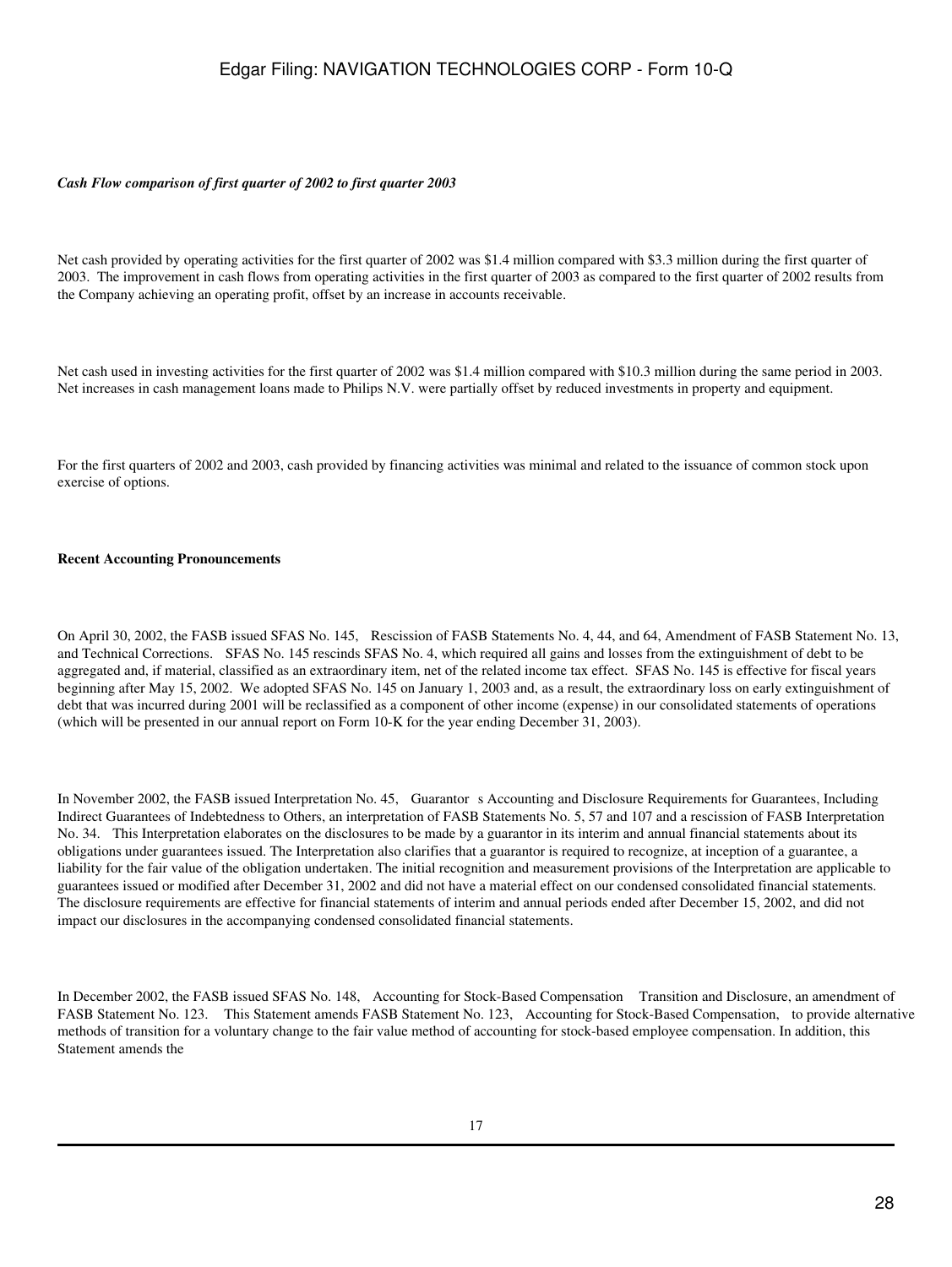disclosure requirements of SFAS No. 123 to require prominent disclosures in both annual and interim financial statements. Certain of the disclosure modifications are required for the financial statements of interim periods ended after December 15, 2002, and are included in the notes to our condensed consolidated financial statements.

In January 2003, the FASB issued Interpretation No. 46, Consolidation of Variable Interest Entities, an interpretation of ARB No. 51. This Interpretation addresses the consolidation by business enterprises of variable interest entities as defined in the Interpretation. The Interpretation applies immediately to variable interests in variable interest entities created after January 31, 2003, and to variable interests in variable interest entities obtained after January 31, 2003. The Interpretation requires certain disclosures in financial statements issued after January 31, 2003 if it is reasonably possible that we will consolidate or disclose information about variable interest entities when the Interpretation becomes effective. The disclosure requirements are effective for financial statements of interim and annual periods issued after January 31, 2003, and did not impact our disclosures in the accompanying condensed consolidated financial statements.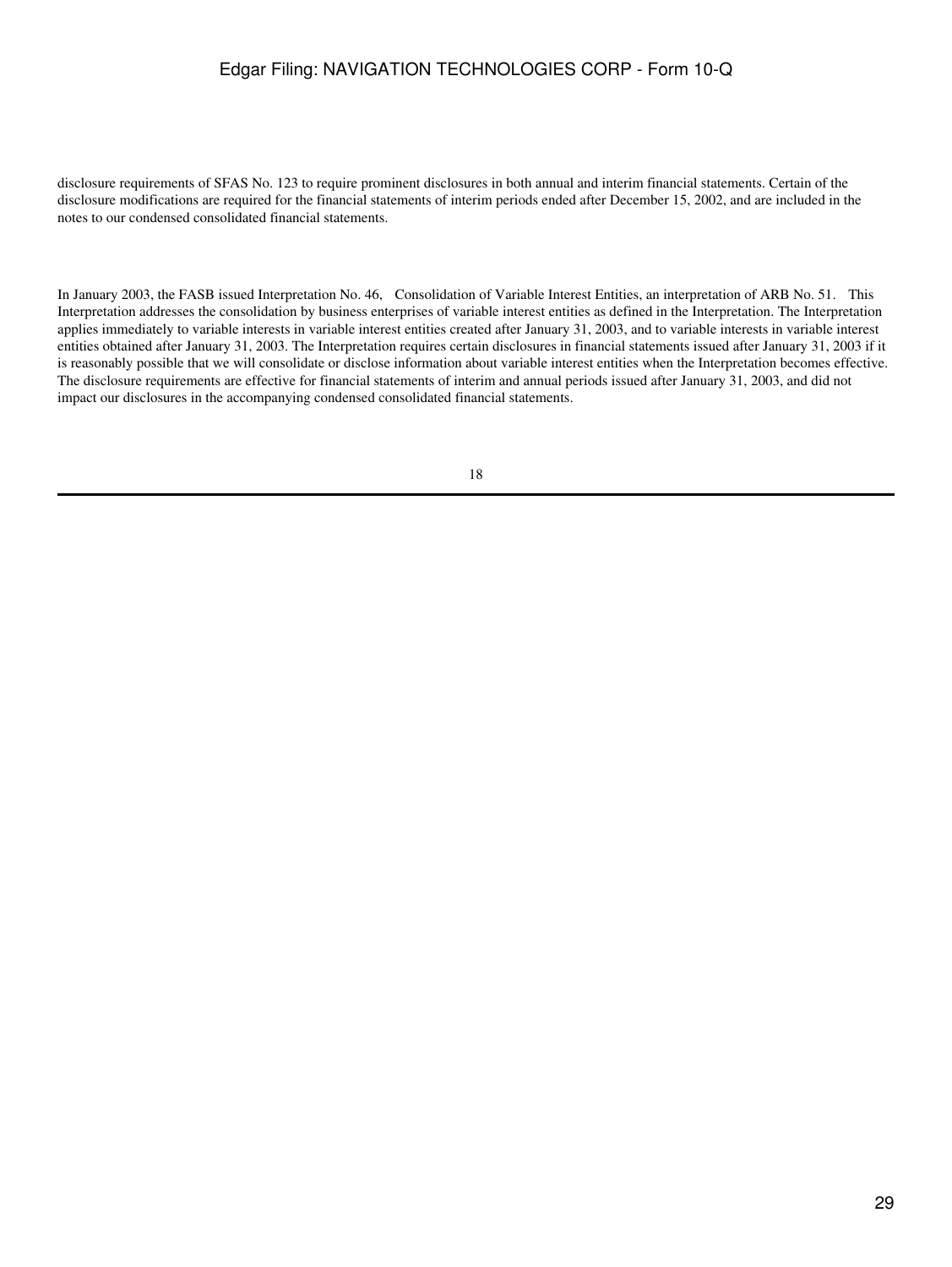#### **Item 3. Quantitative and Qualitative Disclosures About Market Risk**

We invest our cash in highly liquid cash equivalents. We do not believe that our exposure to interest rate risk is material to our results of operations.

Material portions of our revenues and expenses have been generated by our European operations, and we expect that our European operations will account for a material portion of our revenues and expenses in the future. In addition, substantially all of our expenses and revenues related to our international operations are denominated in foreign currencies, principally the euro. Historically, we had not engaged in activities to hedge our foreign currency exposures. Subsequent to March 30, 2003, we entered into a foreign currency derivative instrument to hedge certain foreign currency exposures related to intercompany transactions. However, we are and may continue to be, subject to risks related to foreign currency fluctuations where we have not hedged our exposure, which may have a negative effect on our earnings.

#### **Item 4. Controls and Procedures**

a. Evaluation of disclosure controls and procedures. The Company s principal executive officer and principal financial officer have concluded that the Companys disclosure controls and procedures (as defined pursuant to Rule 13a-14(c) under the Securities Exchange Act of 1934), based on their evaluation of such controls and procedures conducted within 90 days prior to the date hereof, are effective to ensure that information required to be disclosed by the Company in the reports it files under the Securities Exchange Act of 1934, as amended, is recorded, processed, summarized and reported within the time periods specified in the rules and forms of the Securities and Exchange Commission and that such information is accumulated and communicated to the Company s management, including its principal executive officer and principal financial officer, as appropriate to allow timely decisions regarding required disclosure.

b. Changes in internal controls. There have been no significant changes in the Company s internal controls or in other factors that could significantly affect these controls subsequent to the date of the evaluation referred to above, including any corrective actions with regard to significant deficiencies and material weaknesses.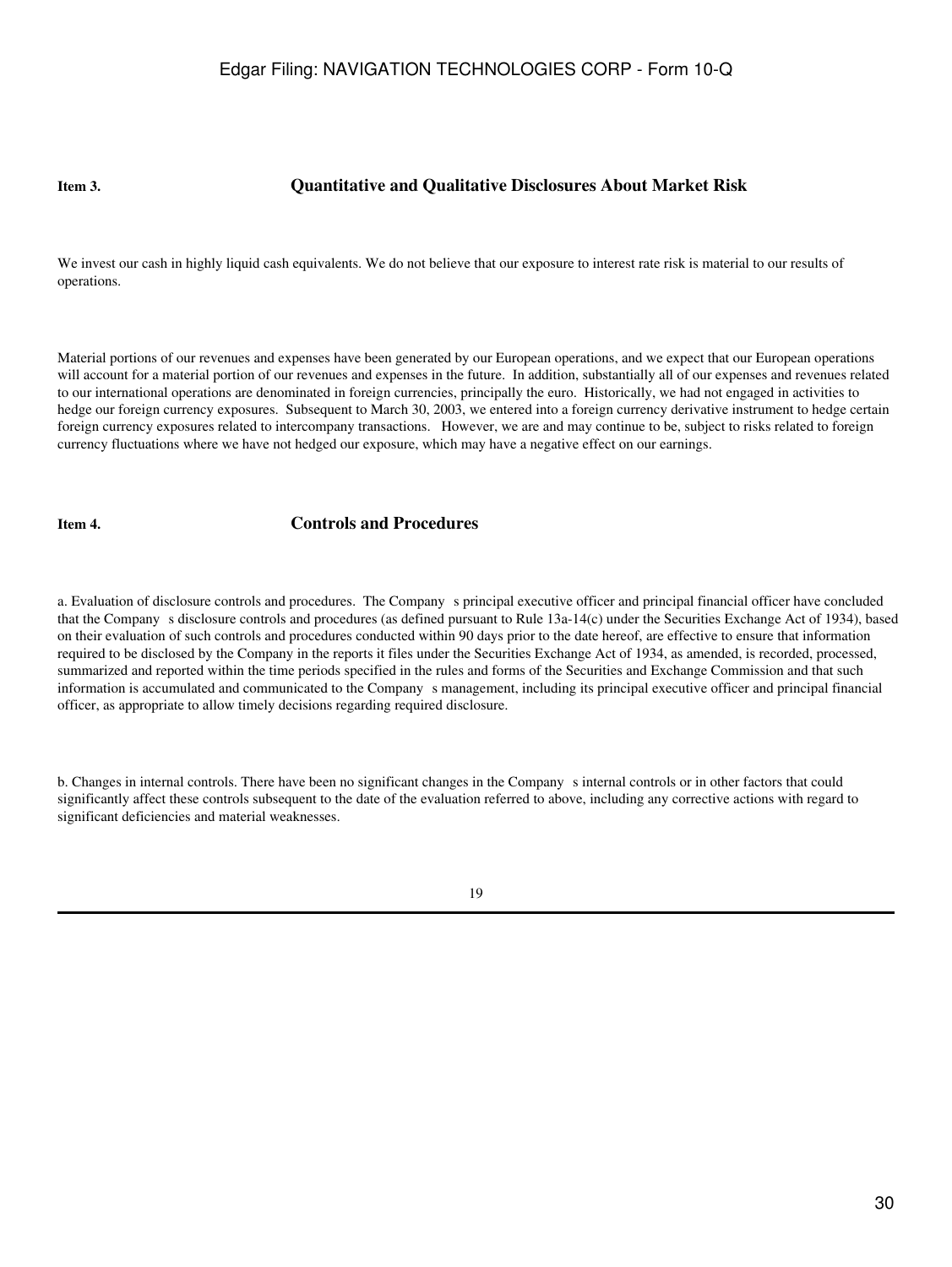### **PART II**

### **OTHER INFORMATION**

| Item 6. | <b>Exhibits and Reports on Form 8-K</b>                                                                                                          |
|---------|--------------------------------------------------------------------------------------------------------------------------------------------------|
| (a)     | Exhibits.                                                                                                                                        |
| 10.1    | Amended and Restated Promissory Note dated March 27, 2003, made by<br>Navigation Technologies Corporation in favor of ABN AMRO Bank N.V.         |
| 10.2    | Guarantee Letter Agreement dated March 28, 2003, made by Navigation<br>Technologies Corporation in favor of Koninklijke Philips Electronics N.V. |
| 10.3    | Fourth Amendment dated April 15, 2003, to the Consulting Agreement between<br>Navigation Technologies Corporation and T. Russell Shields.        |
| 99.1    | Certification of Principal Executive Officer                                                                                                     |
| 99.2    | Certification of Principal Financial Officer                                                                                                     |
| (b)     | Reports on Form 8-K.                                                                                                                             |

The Company filed an Item 5 Current Report on Form 8-K on January 13, 2003 regarding the litigation between the Company and its principal stockholder.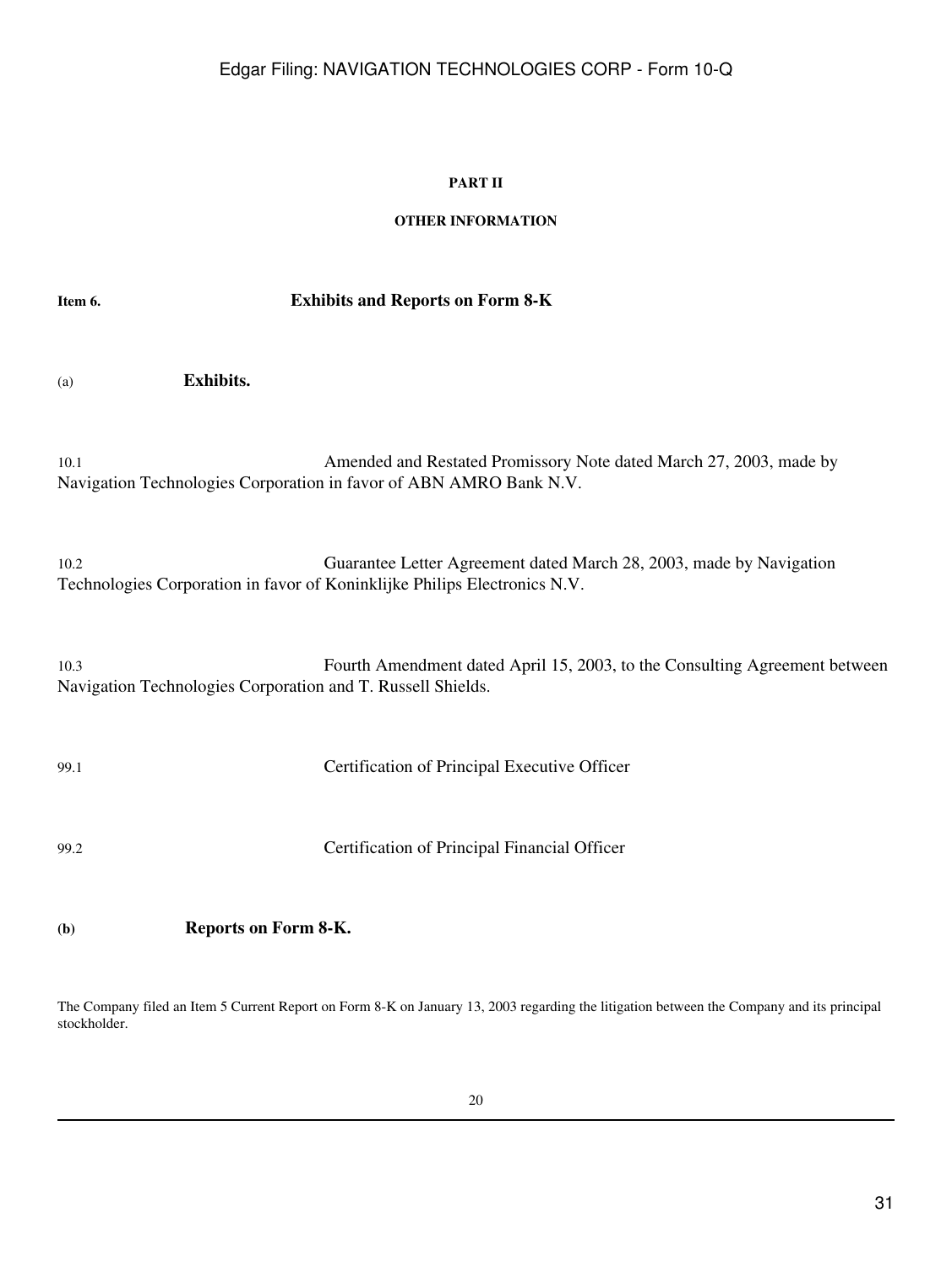#### **SIGNATURES**

Pursuant to the requirements of the Securities Exchange Act of 1934, the registrant has duly caused this report to be signed on its behalf by the undersigned thereunto duly authorized.

Dated: May 8, 2003

#### **NAVIGATION TECHNOLOGIES CORPORATION**

| By: | /s/ Judson C. Green                                                                          |
|-----|----------------------------------------------------------------------------------------------|
|     | Judson C. Green                                                                              |
|     | President and Chief Executive Officer (Principal Executive<br>Officer)                       |
| By: | /s/ David B. Mullen                                                                          |
|     | David B. Mullen                                                                              |
|     | <b>Executive Vice President and Chief Financial Officer</b><br>(Principal Financial Officer) |
| By: | /s/ Neil T. Smith                                                                            |
|     | Neil Smith                                                                                   |
|     | Vice President and Corporate Controller (Principal<br>Accounting<br>Officer)                 |
|     |                                                                                              |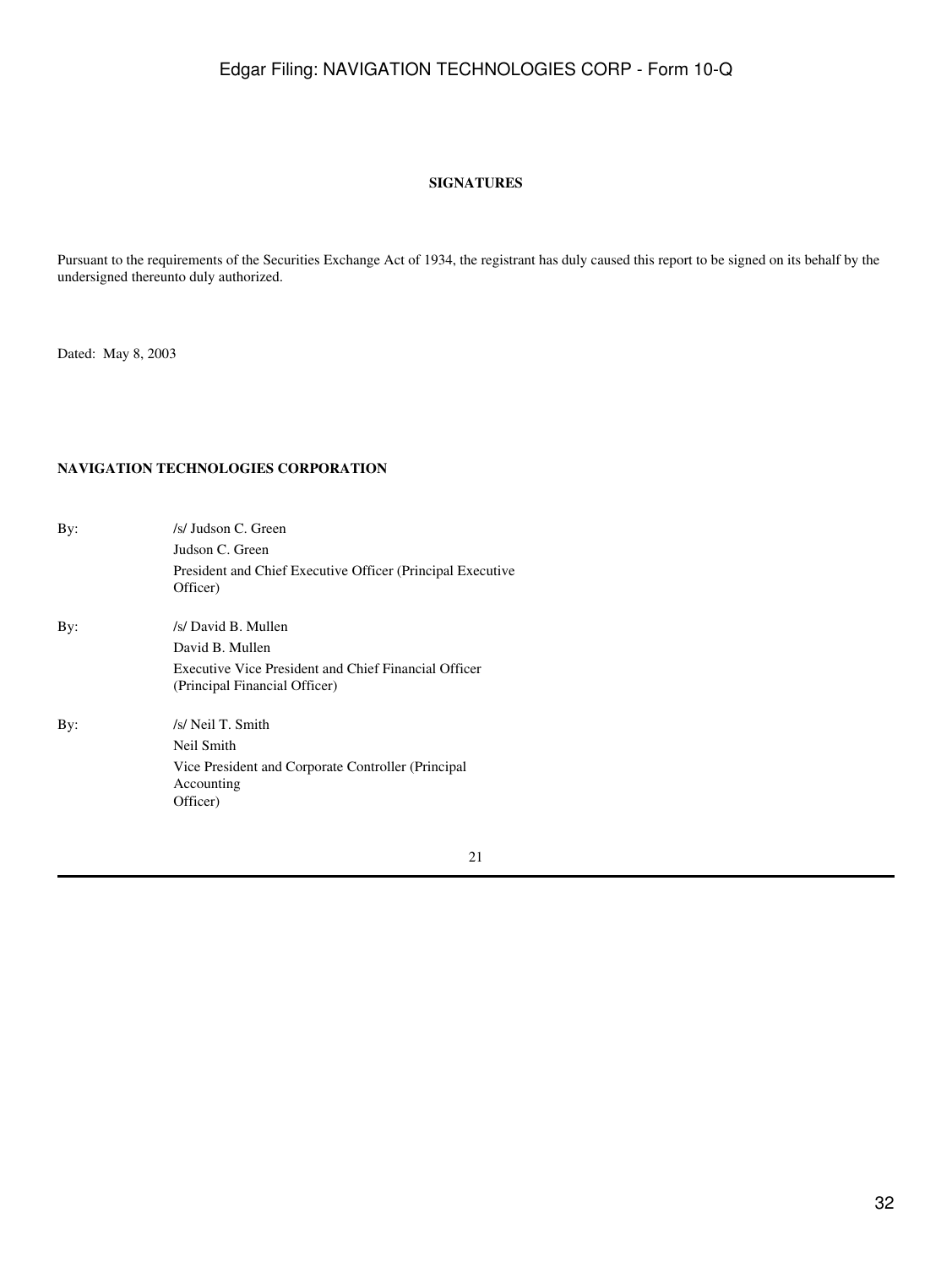**CERTIFICATIONS**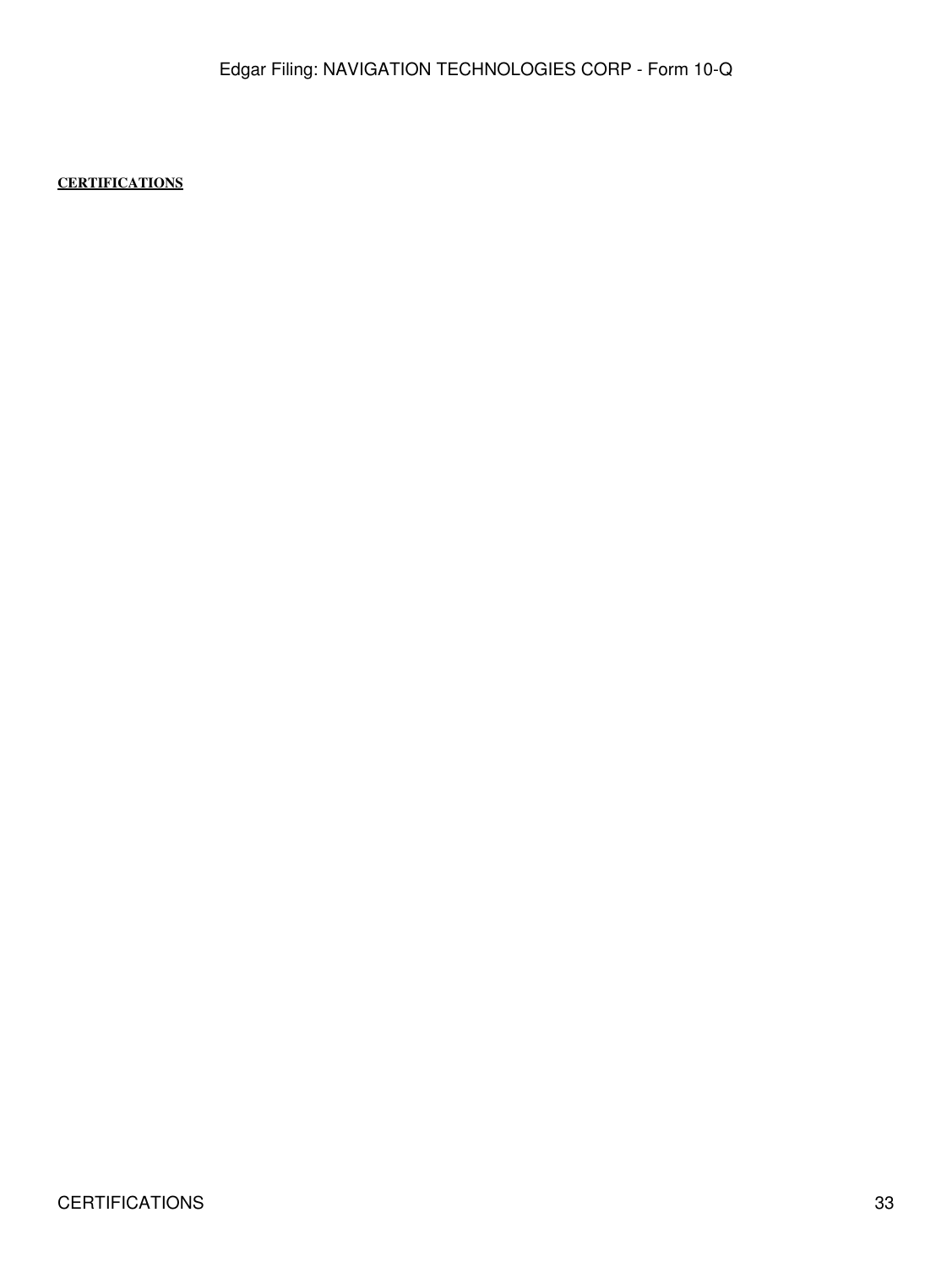I, Judson C. Green, certify that:

1. I have reviewed this quarterly report on Form 10-Q of Navigation Technologies Corporation;

2. Based on my knowledge, this quarterly report does not contain any untrue statement of a material fact or omit to state a material fact necessary to make the statements made, in light of the circumstances under which such statements were made, not misleading with respect to the period covered by this quarterly report;

3. Based on my knowledge, the financial statements, and other financial information included in this quarterly report, fairly present in all material respects the financial condition, results of operations and cash flows of the registrant as of, and for, the periods presented in this quarterly report;

4. The registrant s other certifying officers and I are responsible for establishing and maintaining disclosure controls and procedures (as defined in Exchange Act Rules 13a-14 and 15d-14) for the registrant and we have:

a) designed such disclosure controls and procedures to ensure that material information relating to the registrant, including its consolidated subsidiaries, is made known to us by others within those entities, particularly during the period in which this quarterly report is being prepared;

b) evaluated the effectiveness of the registrant s disclosure controls and procedures as of a date within 90 days prior to the filing date of this quarterly report (the Evaluation Date); and

c) presented in this quarterly report our conclusions about the effectiveness of the disclosure controls and procedures based on our evaluation as of the Evaluation Date;

5. The registrant s other certifying officers and I have disclosed, based on our most recent evaluation, to the registrant s auditors and the audit committee of registrant s board of directors (or persons performing the equivalent function):

a) all significant deficiencies in the design or operation of internal controls which could adversely affect the registrant s ability to record, process, summarize and report financial data and have identified for the registrant s auditors any material weaknesses in internal controls; and

b) any fraud, whether or not material, that involves management or other employees who have a significant role in the registrant sinternal controls; and

# CERTIFICATIONS 34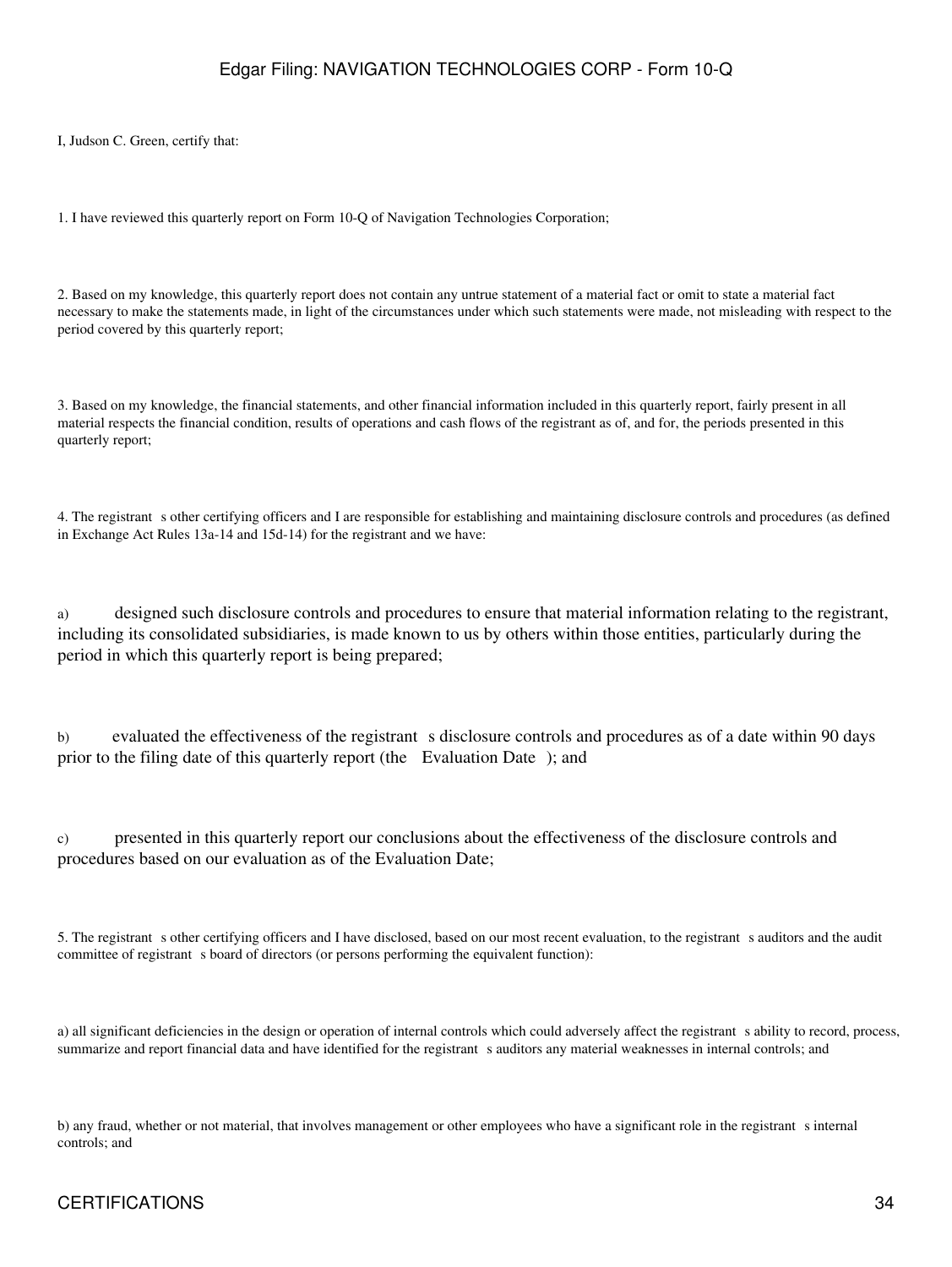6. The registrant s other certifying officers and I have indicated in this quarterly report whether or not there were significant changes in internal controls or in other factors that could significantly affect internal controls subsequent to the date of our most recent evaluation, including any corrective actions with regard to significant deficiencies and material weaknesses.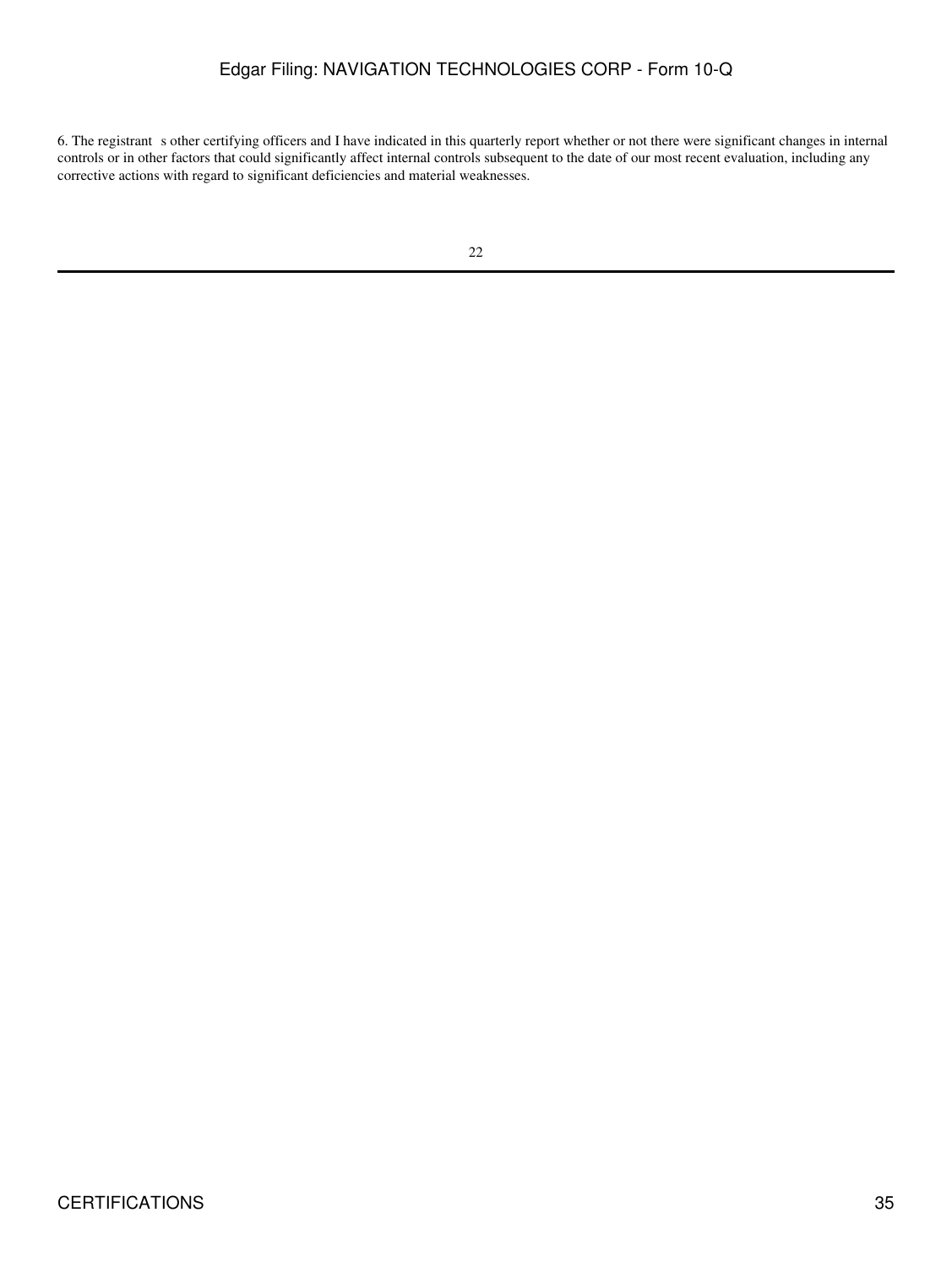Date: May 8, 2003

/s/ Judson C. Green Judson C. Green President and Chief Executive Officer (Principal Executive Officer)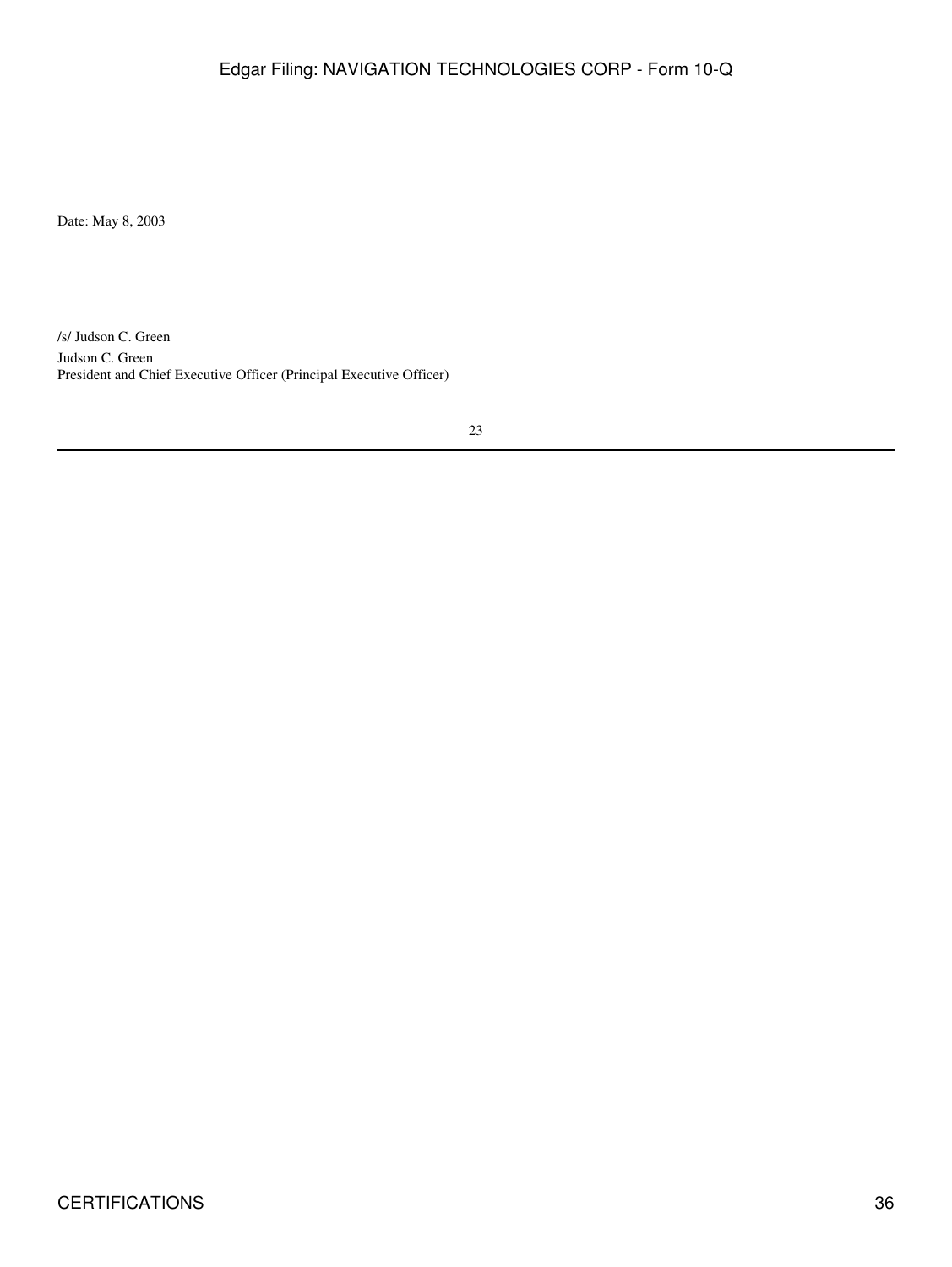**CERTIFICATIONS**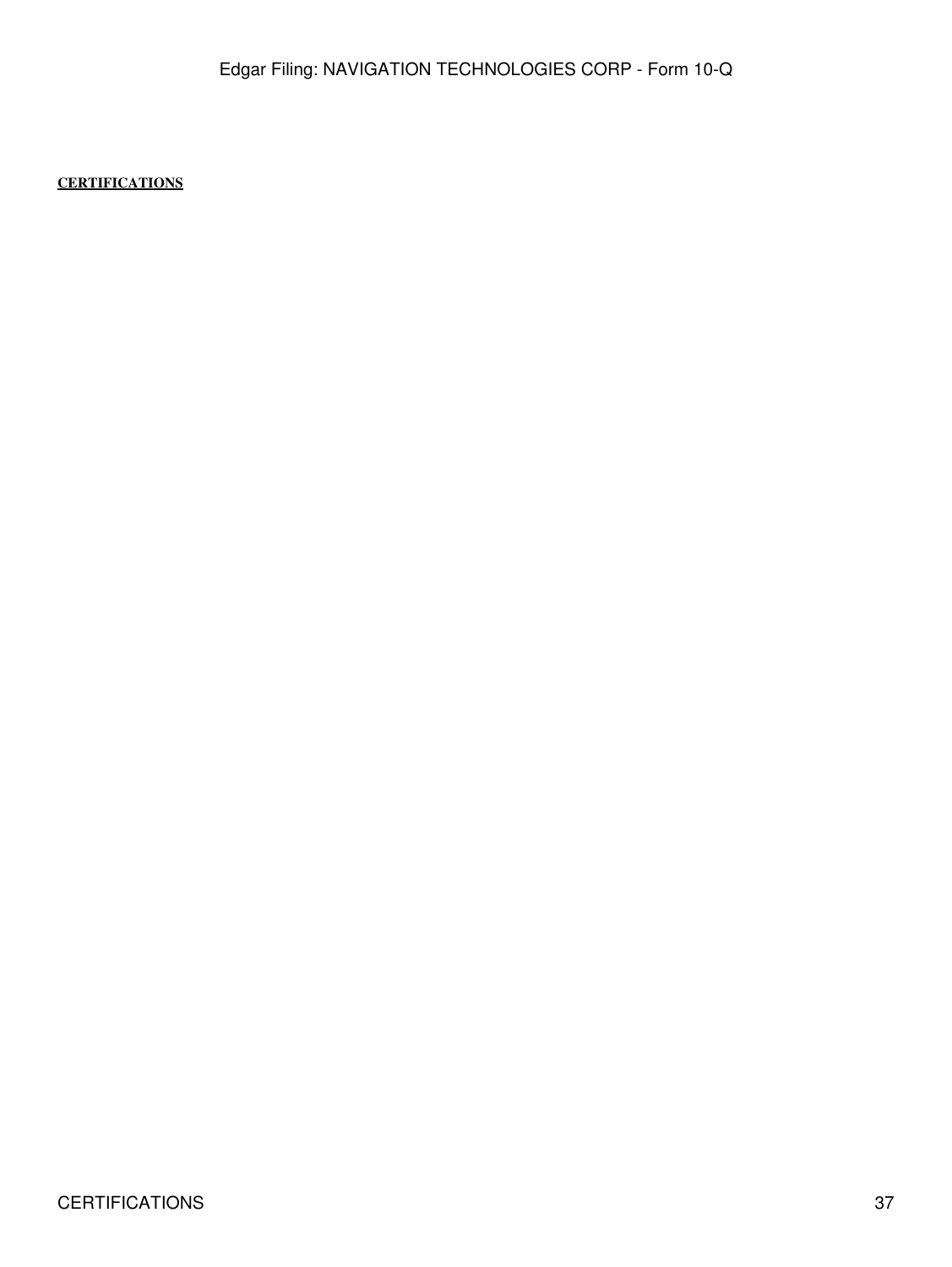I, David B. Mullen, certify that:

1. I have reviewed this quarterly report on Form 10-Q of Navigation Technologies Corporation;

2. Based on my knowledge, this quarterly report does not contain any untrue statement of a material fact or omit to state a material fact necessary to make the statements made, in light of the circumstances under which such statements were made, not misleading with respect to the period covered by this quarterly report;

3. Based on my knowledge, the financial statements, and other financial information included in this quarterly report, fairly present in all material respects the financial condition, results of operations and cash flows of the registrant as of, and for, the periods presented in this quarterly report;

4. The registrant s other certifying officers and I are responsible for establishing and maintaining disclosure controls and procedures (as defined in Exchange Act Rules 13a-14 and 15d-14) for the registrant and we have:

a) designed such disclosure controls and procedures to ensure that material information relating to the registrant, including its consolidated subsidiaries, is made known to us by others within those entities, particularly during the period in which this quarterly report is being prepared;

b) evaluated the effectiveness of the registrant s disclosure controls and procedures as of a date within 90 days prior to the filing date of this quarterly report (the Evaluation Date); and

c) presented in this quarterly report our conclusions about the effectiveness of the disclosure controls and procedures based on our evaluation as of the Evaluation Date;

5. The registrant s other certifying officers and I have disclosed, based on our most recent evaluation, to the registrant s auditors and the audit committee of registrant s board of directors (or persons performing the equivalent function):

a) all significant deficiencies in the design or operation of internal controls which could adversely affect the registrant s ability to record, process, summarize and report financial data and have identified for the registrant s auditors any material weaknesses in internal controls; and

b) any fraud, whether or not material, that involves management or other employees who have a significant role in the registrant sinternal controls; and

# CERTIFICATIONS 38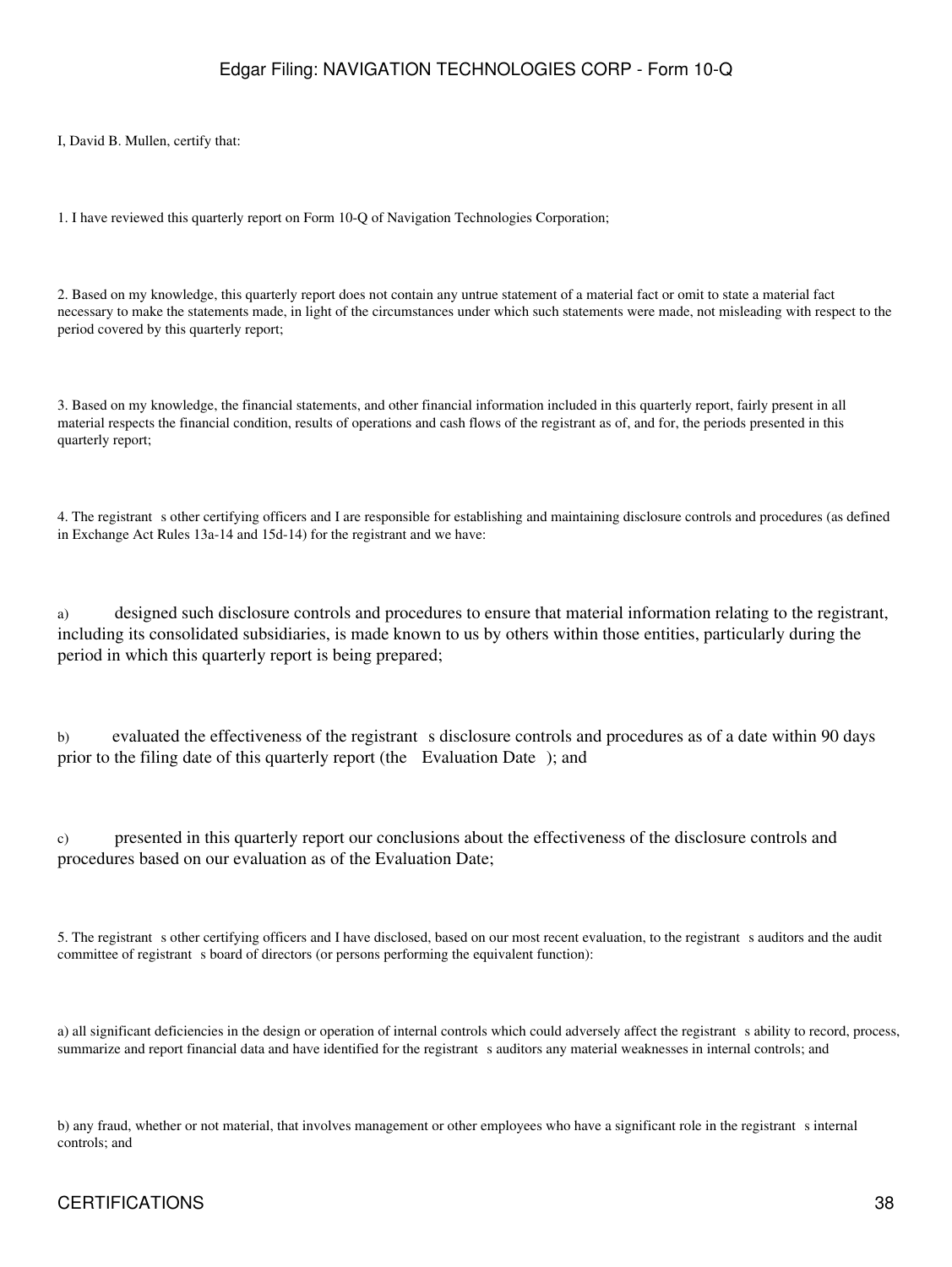6. The registrant s other certifying officers and I have indicated in this quarterly report whether or not there were significant changes in internal controls or in other factors that could significantly affect internal controls subsequent to the date of our most recent evaluation, including any corrective actions with regard to significant deficiencies and material weaknesses.